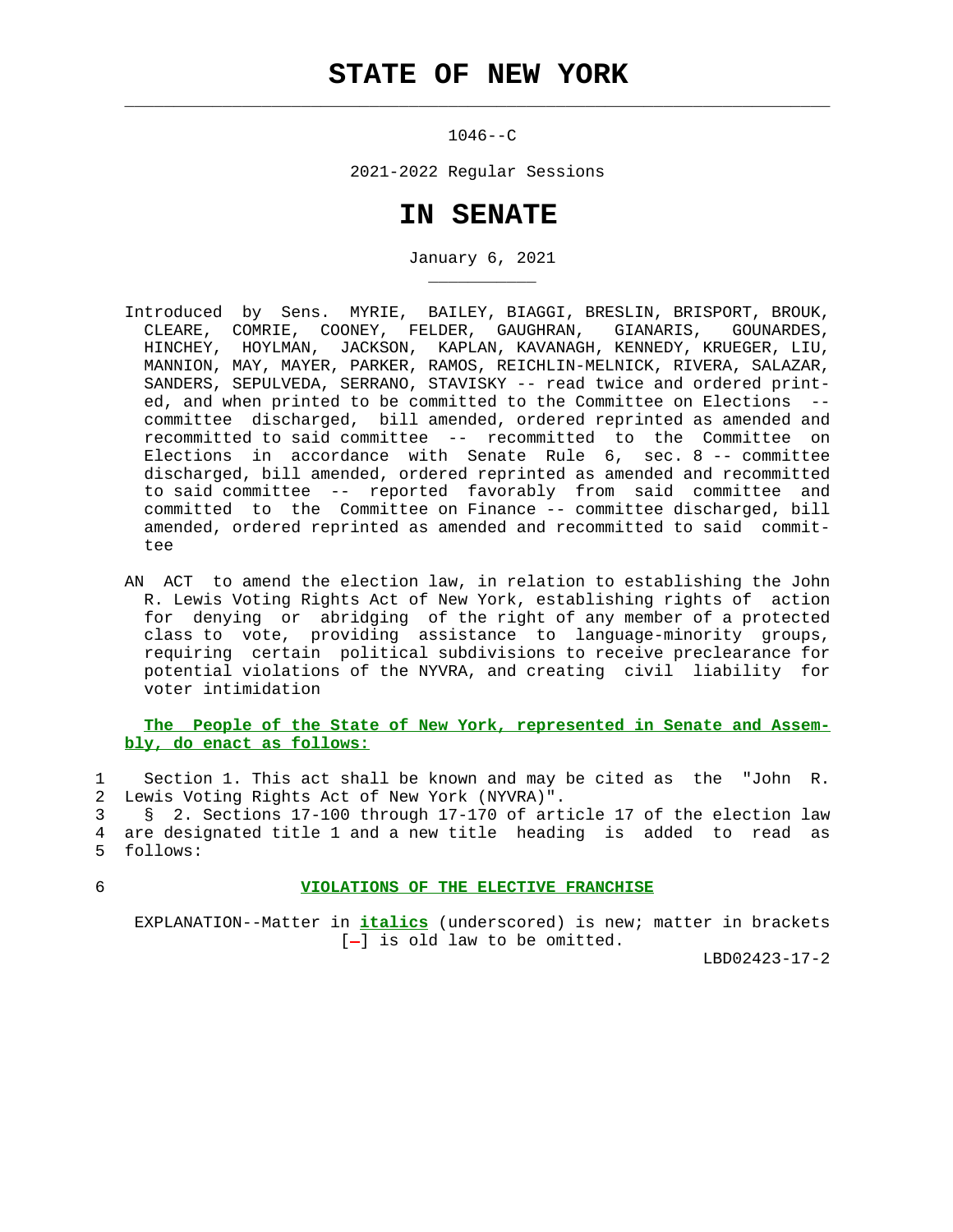1 § 3. The article heading of article 17 of the election law is amended 2 to read as follows: 3 [**VIOLATIONS OF**] **PROTECTING** THE ELECTIVE FRANCHISE 4 § 4. Article 17 of the election law is amended by adding a new title 2 5 to read as follows: **TITLE 2 JOHN R. LEWIS VOTING RIGHTS ACT OF NEW YORK Section 17-200. Legislative purpose and statement of public policy. 17-202. Interpretation of laws related to elective franchise. 17-204. Definitions. 17-206. Rights of action. 17-208. Assistance for language-minority groups. 17-210. Preclearance commission. 17-212. Preclearance. 17-214. Right of action against voter intimidation, deception or obstruction. 17-216. Authority to issue subpoenas. 17-218. Expedited judicial proceedings and preliminary relief. 17-220. Attorneys' fees. 17-222. Applicability. 17-224. Severability. § 17-200. Legislative purpose and statement of public policy. In recognition of the protections for the right to vote provided by the constitution of the state of New York, which substantially exceed the protections for the right to vote provided by the constitution of the United States, and in conjunction with the constitutional guarantees of equal protection, freedom of expression, and freedom of association under the law and against the denial or abridgement of the voting rights of members of a race, color, or language-minority group, it is the public policy of the state of New York to: 1. Encourage participation in the elective franchise by all eligible voters to the maximum extent; and 2. Ensure that eligible voters who are members of racial, color, and language-minority groups shall have an equal opportunity to participate in the political processes of the state of New York, and especially to exercise the elective franchise. § 17-202. Interpretation of laws related to elective franchise. In further recognition of the protections for the right to vote provided by the constitution of the state of New York, statutes, rules and regu- lations, and local laws or ordinances related to the elective franchise shall be construed liberally in favor of (a) protecting the right to cast an effective ballot; (b) ensuring that eligible voters are not impaired in registering to vote or voting including having their votes counted, and (c) ensuring equitable access with regard to race, color, and language-minority groups to opportunities to register to vote and to vote. The authority to prescribe or maintain voting or elections poli- cies and practices cannot be so exercised as to unnecessarily deny or abridge the right to vote. Policies and practices that burden the right to vote must be narrowly tailored to promote a compelling policy justi- fication that must be supported by substantial evidence. § 17-204. Definitions. For the purposes of this title: 1. "At-large" method of election means a method of electing members to the governing body of a political subdivision: (a) in which all of the**

**voters of the entire political subdivision elect each of the members to**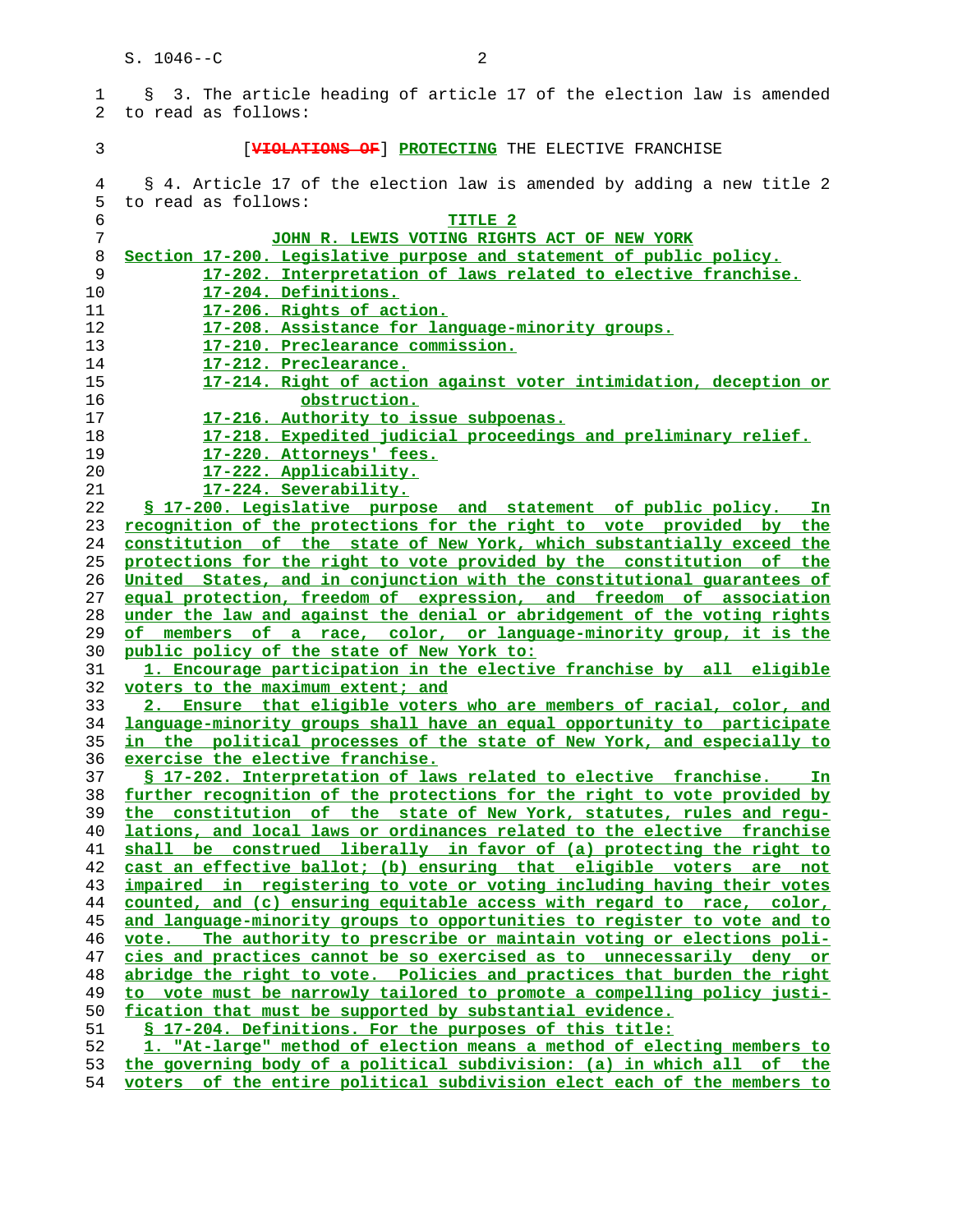**the governing body; (b) in which the candidates are required to reside within given areas of the political subdivision and all of the voters of the entire political subdivision elect each of the members to the governing body; or (c) that combines at-large elections with district- based elections, unless the only member of the governing body of a poli- tical subdivision elected at-large holds exclusively executive responsi- bilities. At-large method of election does not include ranked-choice voting, cumulative voting, and limited voting. 2. "District-based" method of election means a method of electing members to the governing body of a political subdivision using a districting or redistricting plan in which each member of the governing body resides within a district or ward that is a divisible part of the political subdivision and is elected only by voters residing within that district or ward, except for a member of the governing body that holds exclusively executive responsibilities. 3. "Alternative" method of election means a method of electing members to the governing body of a political subdivision using a method other than at-large or district-based, including, but not limited to, ranked- choice voting, cumulative voting, and limited voting. 4. "Political subdivision" means a geographic area of representation created for the provision of government services, including, but not limited to, a county, city, town, village, school district, or any other district organized pursuant to state or local law. 5. "Protected class" means a class of eligible voters who are members of a race, color, or language-minority group, as referenced and defined in the federal voting rights act. 6. "Racially polarized voting" means voting in which there is a difference in the candidate or electoral choice preferred by members in a protected class, and the candidate or electoral choice preferred by the rest of the electorate. The methodologies for estimating group voting behavior as approved in applicable federal cases to enforce the federal voting rights act to establish racially polarized voting may be used for purposes of this subdivision to prove that elections are char- acterized by racially polarized voting, but those methodologies shall not be the exclusive means of proving racially polarized voting. 7. "Federal voting rights act" means the federal Voting Rights Act of 1965, 52 U.S.C. § 10301 et seq. 8. The "civil rights bureau" means the civil rights bureau of the office of the attorney general. 9. "Government enforcement action" means a denial of administrative or judicial preclearance by the state or federal government, pending liti- gation filed by a federal or state entity, a final judgment or adjudi- cation, a consent decree, or similar formal action. 10. "Preclearance commission" means the commission formed by this title to make determinations as to preclearance, informed by the recom- mendations of the civil rights bureau. 11. "Deceptive or fraudulent device, contrivance, or communication" means one that contains false information pertaining to: (a) the time, place, and manner of any election; (b) the qualifications or restrictions on voter eligibility for such election; or (c) a statement of endorsement by any specifically named person, political party, or organization. § 17-206. Rights of action. 1. Right of action against voter suppression. (a) No voting qualification, prerequisite to voting, law, ordinance, standard, practice, procedure, regulation, or policy shall be**

**enacted or implemented by any board of elections or political subdivi-**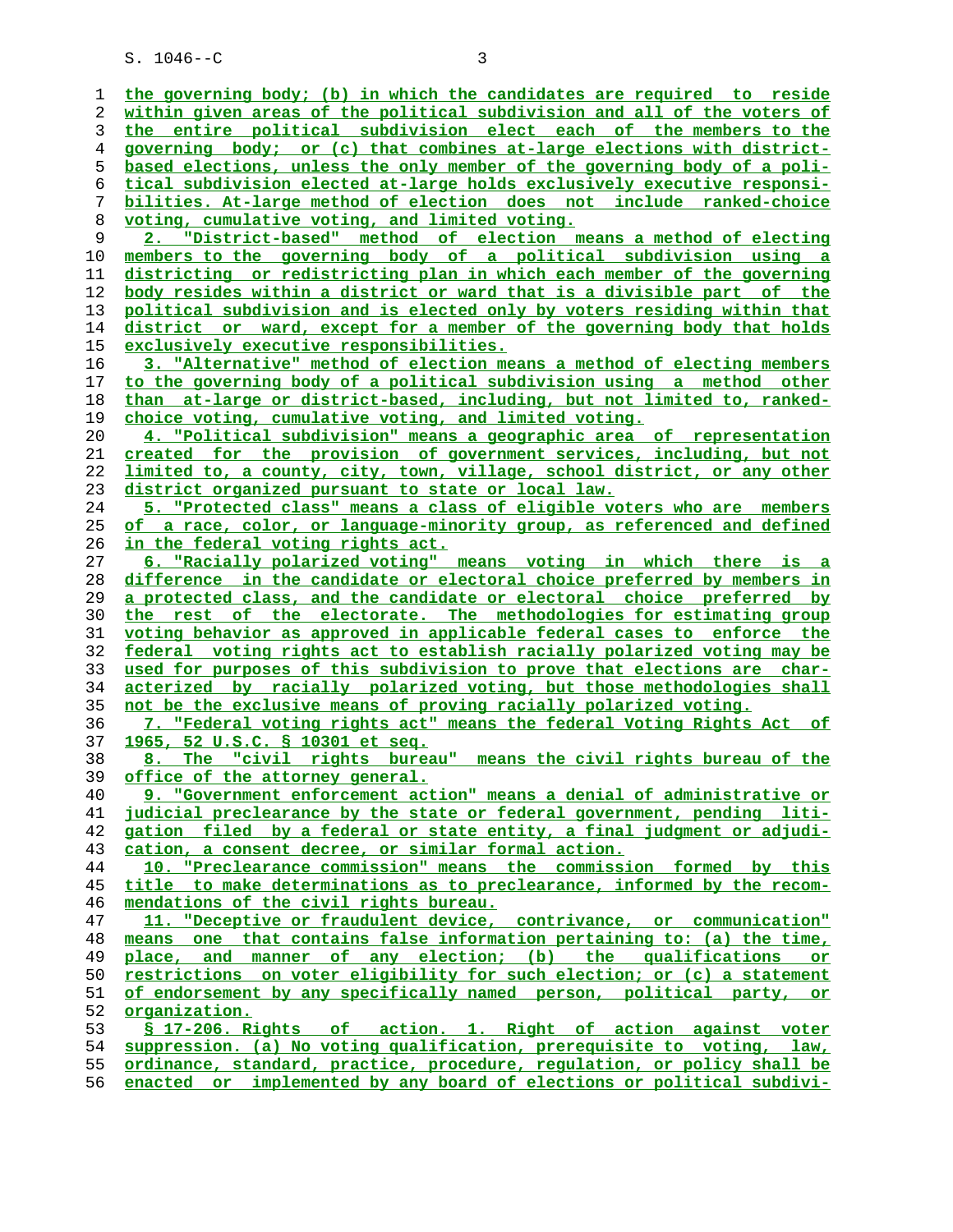|          | sion in a manner that results in a denial or abridgement of the right of                                                                       |
|----------|------------------------------------------------------------------------------------------------------------------------------------------------|
| 2        | any member of a protected class to vote.                                                                                                       |
| 3        | (b) A violation is established if, based on the totality of the                                                                                |
| 4        | circumstances, the ability of members of the protected class to elect                                                                          |
| 5        | candidates of their choice or influence the outcome of elections is                                                                            |
| 6        | <i>impaired.</i>                                                                                                                               |
| 7        | (c) For political subdivisions where either the primary or general                                                                             |
|          |                                                                                                                                                |
| 8        | election is held on a date that is not concurrent with the primary or                                                                          |
| 9        | general election dates for state, county, or city office as established                                                                        |
| 10       | <u>in section eight of article three or section eight of article thirteen</u>                                                                  |
| 11       | of the constitution, and in state law, there shall be a presumption that                                                                       |
| 12       | the date of election results in the denial or abridgement of the right                                                                         |
| 13       | to vote where for three consecutive general elections in which there is                                                                        |
| 14       | at least one contested race for an office, the number of actual voters                                                                         |
| 15       | in each contested election is less than twenty-five percent of the total                                                                       |
| 16       | number of votes cast in the most recent general election for the presi-                                                                        |
| 17       | dency of the United States by voters in the political subdivision, or in                                                                       |
| 18       | which, for any protected class consisting of at least twenty-five thou-                                                                        |
| 19       | sand citizens of voting age or whose members comprise at least ten                                                                             |
| 20       | percent of the citizen voting age population, the percent of members of                                                                        |
| 21       | that protected class that are actual voters is at least twenty-five                                                                            |
| 22       | percent lower than the percent of citizens of voting age that are not                                                                          |
| 23       | members of that protected class that are actual voters.                                                                                        |
| 24       | 2. Right of action against vote dilution. (a) A method of election,                                                                            |
| 25       | including at-large, district-based, or alternative, shall not have the                                                                         |
| 26       | effect of impairing the ability of members of a protected class to elect                                                                       |
| 27       | candidates of their choice or influence the outcome of elections, as a                                                                         |
| 28       | result of the dilution or the abridgment of the rights of members of the                                                                       |
| 29       | protected class.                                                                                                                               |
| 30       | (b) A violation of this subdivision shall be:                                                                                                  |
| 31       | (i) established if a political subdivision uses an at-large method of                                                                          |
| 32       | election and it is shown that either: (A) voting patterns of members of                                                                        |
| 33       | the protected class within the political subdivision are racially polar-                                                                       |
| 34       |                                                                                                                                                |
|          | ized; or (B) under the totality of the circumstances, the ability of                                                                           |
| 35       | members of the protected class to elect candidates of their choice or                                                                          |
| 36       | influence the outcome of elections is impaired; or                                                                                             |
| 37       | <u>(ii) established if a political subdivision uses a district-based or</u>                                                                    |
| 38       | alternative method of election and it is shown that candidates or elec-                                                                        |
| 39       | toral choices preferred by members of the protected class would usually                                                                        |
| 40       | be defeated, and either: (A) voting patterns of members of the protected                                                                       |
| 41       | class within the political subdivision are racially polarized; or (B)                                                                          |
| 42       | under the totality of the circumstances, the ability of members of the                                                                         |
| 43       | protected class to elect candidates of their choice or influence the                                                                           |
| 44       | outcome of elections is impaired; or                                                                                                           |
| 45       | (c) In assessing whether voting patterns of members of the protected                                                                           |
| 46       | class within the political subdivision are racially polarized or whether                                                                       |
| 47       | candidates or electoral choices preferred by members of the protected                                                                          |
| 48       | class would usually be defeated: (i) elections conducted prior to the                                                                          |
| 49       | filing of an action pursuant to this subdivision are more probative than                                                                       |
| 50       | elections conducted after the filing of the action; (ii) evidence                                                                              |
| 51       | concerning elections for members of the governing body of the political                                                                        |
| 52       | subdivision are more probative than evidence concerning other elections;                                                                       |
| 53       | (iii) statistical evidence is more probative than non-statistical                                                                              |
| 54       | evidence; (iv) where there is evidence that more than one protected                                                                            |
| 55<br>56 | class of eligible voters are politically cohesive in the political<br>subdivision, members of each of those protected classes may be combined; |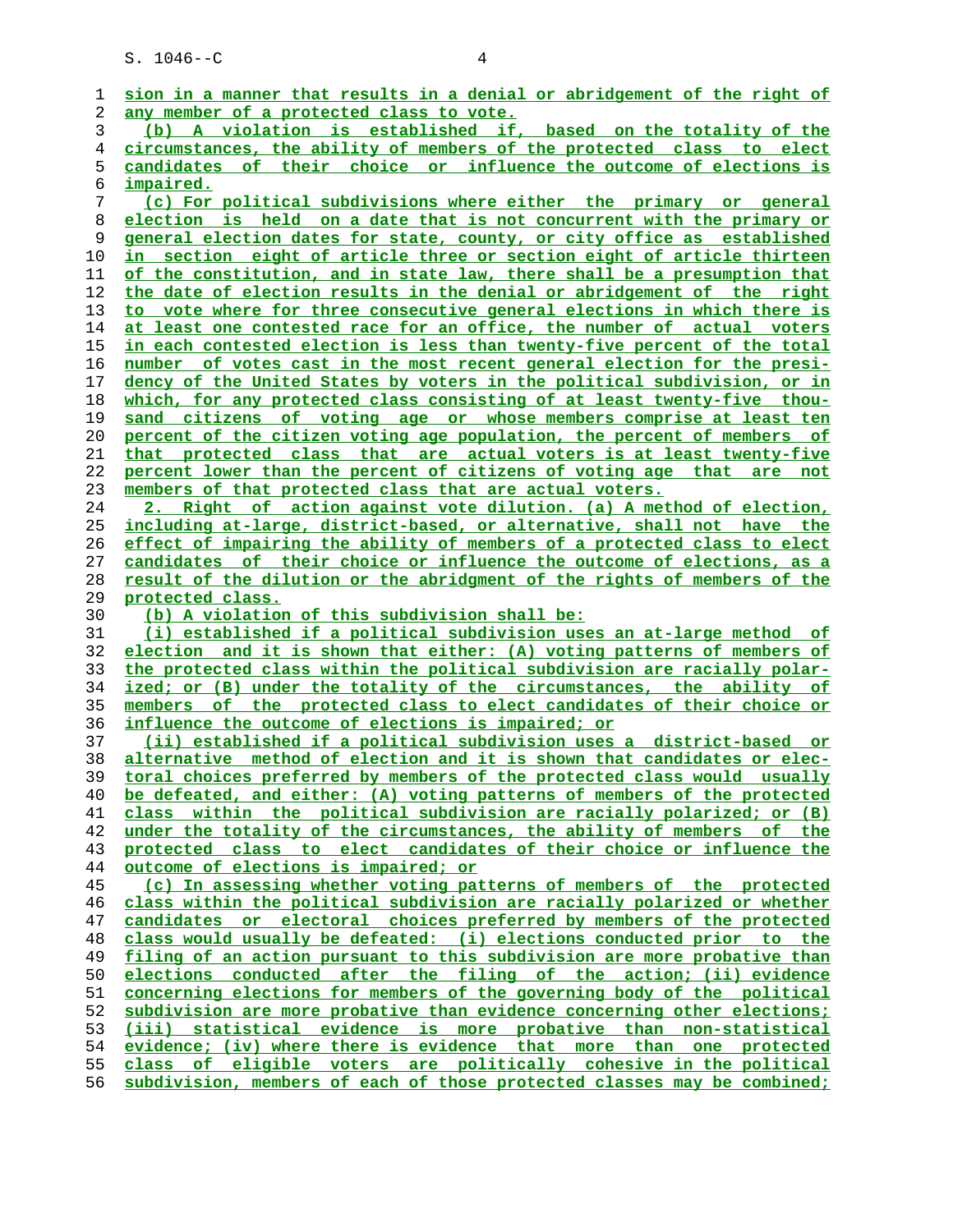$S. 1046 - C$  5

**(v) evidence concerning the intent on the part of the voters, elected officials, or the political subdivision to discriminate against a protected class is not required; (vi) evidence that voting patterns and election outcomes could be explained by factors other than racially polarized voting, including but not limited to partisanship, shall not be considered; (vii) evidence that sub-groups within a protected class have different voting patterns shall not be considered; (viii) evidence concerning whether members of a protected class are geographically compact or concentrated shall not be considered, but may be a factor in determining an appropriate remedy; and (ix) evidence concerning project- ed changes in population or demographics shall not be considered, but may be a factor, in determining an appropriate remedy. 3. Evaluation of totality of the circumstances. In assessing whether, under the totality of the circumstances, the ability of members of the protected class to elect candidates of their choice or influence the outcome of elections is impaired without a compelling policy justifica- tion, factors that may be considered shall include, but not be limited to: (a) the history of discrimination in the political subdivision, geographic region, or the state; (b) the extent to which members of the protected class have been elected to office in the political subdivi- sion; (c) the use of any voting qualification, prerequisite to voting, law, ordinance, standard, practice, procedure, regulation, or policy that may enhance the dilutive effects of the election scheme; (d) denial of access of either eligible voters or candidates who are members of the protected class to those processes determining which groups of candi- dates will receive access to the ballot, financial support, or other support in a given election; (e) the extent to which members of the protected class contribute to political campaigns at lower rates; (f) the extent to which members of a protected class in the state or poli- tical subdivision vote at lower rates than other members of the elector- ate; (g) the extent to which members of the protected class are disad- vantaged in areas including but not limited to education, employment, health, criminal justice, housing, land use, or environmental protection; (h) the extent to which members of the protected class are disadvantaged in other areas which may hinder their ability to partic- ipate effectively in the political process; (i) the use of overt or subtle racial appeals in political campaigns; (j) a significant lack of responsiveness on the part of elected officials to the particularized needs of members of the protected class; and (k) whether the political subdivision has a compelling policy justification that is substantiated and supported by evidence for adopting or maintaining the method of election or the voting qualification, prerequisite to voting, law, ordi- nance, standard, practice, procedure, regulation, or policy. No factor is dispositive or necessary to establish the existence of racially polarized voting. Evidence of these factors concerning the state, private actors, or other political subdivisions in the geographic region may be considered but is less probative than evidence concerning the political subdivision itself. 4. Standing. Any aggrieved person, organization whose membership** includes or is likely to include aggrieved persons, organization whose **mission would be frustrated by a violation of this section, organization**

**action pursuant to this section in the supreme court of the county in**

**that would expend resources in order to fulfill its mission as a result of a violation of this section, or the attorney general may file an**

**which the political subdivision is located.**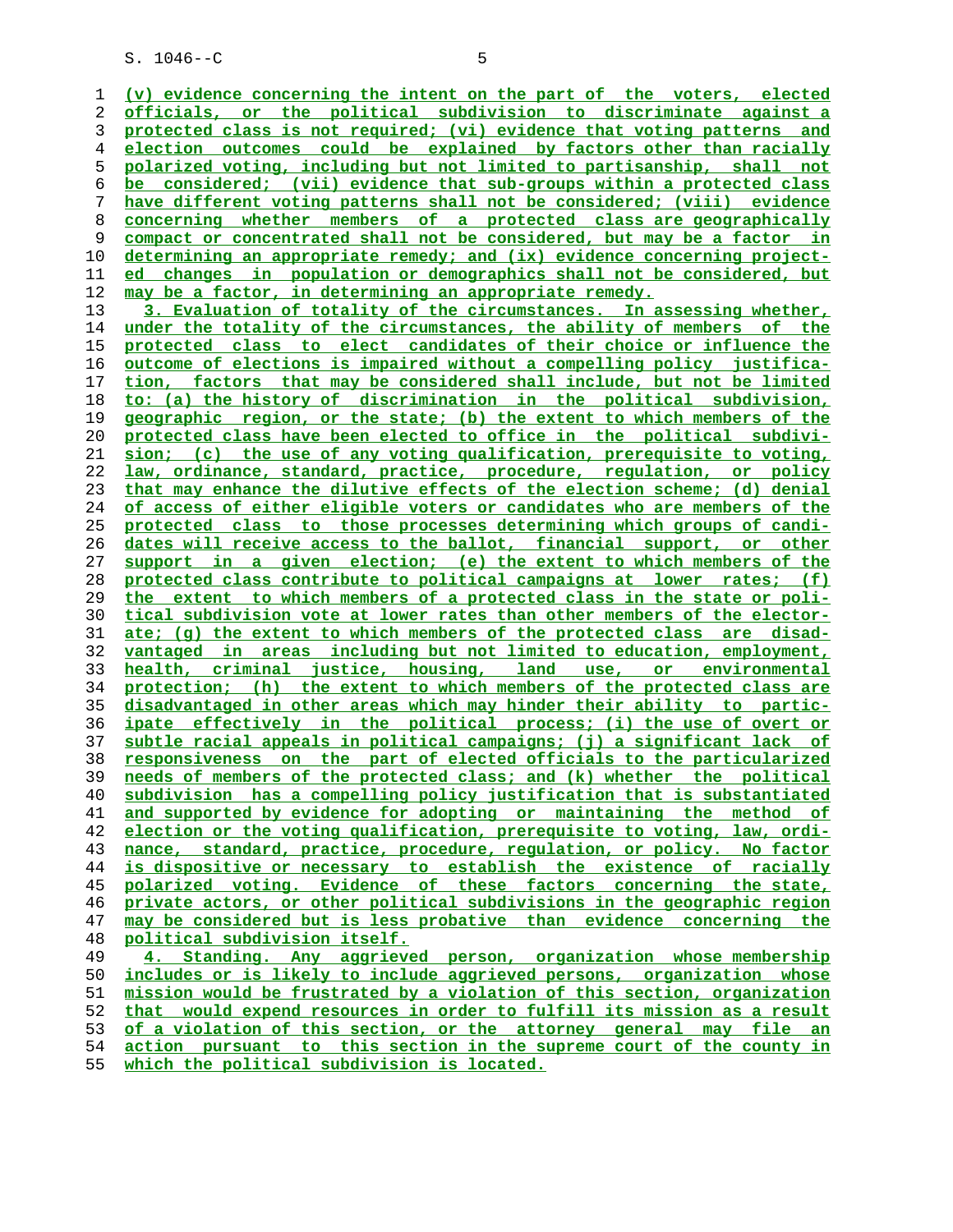| ı  | 5. Remedies. (a) Upon a finding of a violation of any provision of       |
|----|--------------------------------------------------------------------------|
| 2  | this section, the court shall implement appropriate remedies that are    |
| 3  | tailored to remedy the violation. Remedies may include, but shall not be |
| 4  | limited to:                                                              |
| 5  | (i) a district-based method of election;                                 |
| 6  | (ii) an alternative method of election;                                  |
| 7  | (iii) new or revised districting or redistricting plans;                 |
| 8  | (iv) elimination of staggered elections so that all members of the       |
| 9  | governing body are elected on the same date;                             |
| 10 | (v) reasonably increasing the size of the governing body;                |
| 11 | (vi) moving the dates of elections to be concurrent with the primary     |
| 12 | or general election dates for state, county, or city office as estab-    |
| 13 | lished in section eight of article three or section eight of article     |
| 14 | thirteen of the constitution;                                            |
| 15 | (vii) transferring authority for conducting the political subdivi-       |
| 16 | sion's elections to the board of elections for the county in which the   |
| 17 |                                                                          |
|    | political subdivision is located;                                        |
| 18 | (viii) additional voting hours or days;                                  |
| 19 | (ix) additional polling locations;                                       |
| 20 | (x) additional means of voting such as voting by mail;                   |
| 21 | (xi) ordering of special elections;                                      |
| 22 | (xii) requiring expanded opportunities for voter registration;           |
| 23 | (xiii) requiring additional voter education;                             |
| 24 | (xiv) modifying the election calendar;                                   |
| 25 | (xv) the restoration or addition of persons to registration lists; or    |
| 26 | (xvi) retaining jurisdiction for such period of time on a given matter   |
| 27 | as the court may deem appropriate, during which no redistricting plan    |
| 28 | shall be enforced unless and until the court finds that such plan does   |
| 29 | not have the purpose of diluting the right to vote on the basis of       |
| 30 | protected class membership, or in contravention of the voting quarantees |
| 31 | set forth in this title, except that the court's finding shall not bar a |
| 32 | subsequent action to enjoin enforcement of such redistricting plan.      |
| 33 | (b) The court shall only adopt a remedy that will not diminish the       |
| 34 | ability of protected class members to participate in the political proc- |
| 35 | ess and to elect their preferred candidates to office. The court shall   |
| 36 | consider proposed remedies by any parties and interested non-parties,    |
| 37 | and shall not provide deference or priority to a proposed remedy because |
| 38 | it is proposed by the political subdivision. This title gives the court  |
| 39 | authority to implement remedies notwithstanding any other provision of   |
| 40 | law, including any other state or local law.                             |
| 41 | 6. Procedures for implementing new or revised districting or redis-      |
| 42 | tricting plans. The governing body of a political subdivision with the   |
|    |                                                                          |
| 43 | authority under this title and all applicable state and local laws to    |
| 44 | enact and implement a new method of election that will replace the poli- |
| 45 | tical subdivision's at-large method of election with a district-based or |
| 46 | alternative method of election, or enact and implement a new districting |
| 47 | or redistricting plan, shall undertake each of the steps enumerated in   |
| 48 | this subdivision, if proposed subsequent to receipt of a NYVRA notifica- |
| 49 | tion letter, as defined in subdivision seven of this section, or the     |
| 50 | filing of a claim pursuant to this title or the federal voting rights    |
| 51 | act.                                                                     |
| 52 | (a) Before drawing a draft districting or redistricting plan or plans    |
| 53 | of the proposed boundaries of the districts, the political subdivision   |
| 54 | shall hold at least two public hearings over a period of no more than    |
| 55 | thirty days, at which the public is invited to provide input regarding   |
| 56 | the composition of the districts. Before these hearings, the political   |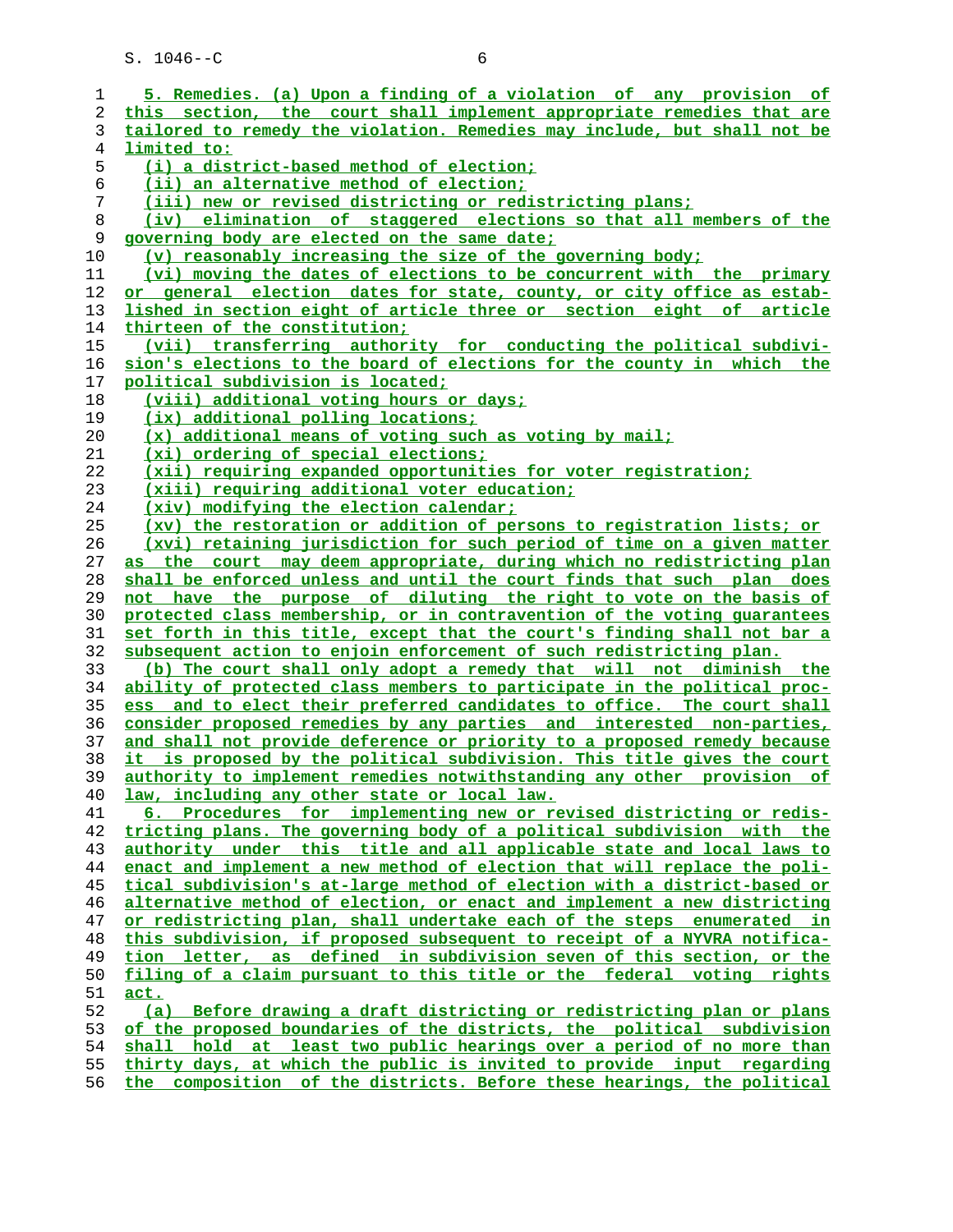| 1        | subdivision may conduct outreach to the public, including to non-Engl-                                                                             |
|----------|----------------------------------------------------------------------------------------------------------------------------------------------------|
| 2        | ish-speaking communities, to explain the districting or redistricting                                                                              |
| 3        | process and to encourage public participation.                                                                                                     |
| 4        | (b) After all draft districting or redistricting plans are drawn, the                                                                              |
| 5        | political subdivision shall publish and make available for release at                                                                              |
| 6        | least one draft districting or redistricting plan and, if members of the                                                                           |
| 7        | governing body of the political subdivision will be elected in their                                                                               |
| 8        | districts at different times to provide for staggered terms of office,                                                                             |
| 9        | the potential sequence of the elections. The political subdivision shall                                                                           |
| 10       | also hold at least two additional hearings over a period of no more than                                                                           |
| 11       | forty-five days, at which the public is invited to provide input regard-                                                                           |
| 12       | ing the content of the draft districting or redistricting plan or plans                                                                            |
| 13       | and the proposed sequence of elections, if applicable. The draft                                                                                   |
| 14       | districting or redistricting plan or plans shall be published at least                                                                             |
| 15       | seven days before consideration at a hearing. If the draft districting                                                                             |
| 16       | or redistricting plan or plans are revised at or following a hearing,                                                                              |
| 17       | the revised versions shall be published and made available to the public                                                                           |
| 18       | for at least seven days before being adopted.                                                                                                      |
| 19       | (c) In determining the final sequence of the district elections                                                                                    |
| 20       | conducted in a political subdivision in which members of the governing                                                                             |
| 21       | body will be elected at different times to provide for staggered terms                                                                             |
| 22       | of office, the governing body shall give special consideration to the                                                                              |
| 23       | purposes of this title, and it shall take into account the preferences                                                                             |
| 24       | expressed by members of the districts.                                                                                                             |
| 25       | 7. Notification requirement and safe harbor for judicial actions.                                                                                  |
| 26       | Before commencing a judicial action against a political subdivision                                                                                |
| 27       | under this section, a prospective plaintiff shall send by certified mail                                                                           |
| 28       | a written notice to the clerk of the political subdivision, or, if the                                                                             |
| 29       | political subdivision does not have a clerk, the governing body of the                                                                             |
| 30       | political subdivision, against which the action would be brought,                                                                                  |
| 31       | asserting that the political subdivision may be in violation of this                                                                               |
| 32       | title. This written notice shall be referred to as a "NYVRA notification                                                                           |
| 33       | letter" in this title. For actions against a school district or any                                                                                |
| 34       | other political subdivision that holds elections governed by the educa-                                                                            |
| 35       | tion law, the prospective plaintiff shall also send by certified mail a                                                                            |
| 36       | copy of the NYVRA notification letter to the commissioner of education.                                                                            |
| 37       | (a) A prospective plaintiff shall not commence a judicial action                                                                                   |
| 38       | against a political subdivision under this section within fifty days of                                                                            |
| 39       | sending to the political subdivision a NYVRA notification letter.                                                                                  |
| 40<br>41 | (b) Before receiving a NYVRA notification letter, or within fifty days<br>of mailing of a NYVRA notification letter, the governing body of a poli- |
| 42       | tical subdivision may pass a resolution affirming: (i) the political                                                                               |
| 43       | subdivision's intention to enact and implement a remedy for a potential                                                                            |
| 44       | violation of this title; (ii) specific steps it will undertake to facil-                                                                           |
| 45       | itate approval and implementation of such a remedy; and (iii) a schedule                                                                           |
| 46       | for enacting and implementing such a remedy. Such a resolution shall be                                                                            |
| 47       | referred to as a "NYVRA resolution" in this title. If a political subdi-                                                                           |
| 48       | vision passes a NYVRA resolution, a prospective plaintiff shall not                                                                                |
| 49       | commence an action to enforce this section against the political subdi-                                                                            |
| 50       | vision within ninety days of the resolution's passage. For actions                                                                                 |
| 51       | against a school district, the commissioner of education may order the                                                                             |
| 52       | enactment of an NYVRA resolution pursuant to the commissioner's authori-                                                                           |
| 53       | ty under section three hundred five of the education law.                                                                                          |
| 54       | (c) If the governing body of a political subdivision lacks the author-                                                                             |
| 55       | ity under this title or applicable state law or local laws to enact or                                                                             |
| 56       | implement a remedy identified in a NYVRA resolution within ninety days                                                                             |
|          |                                                                                                                                                    |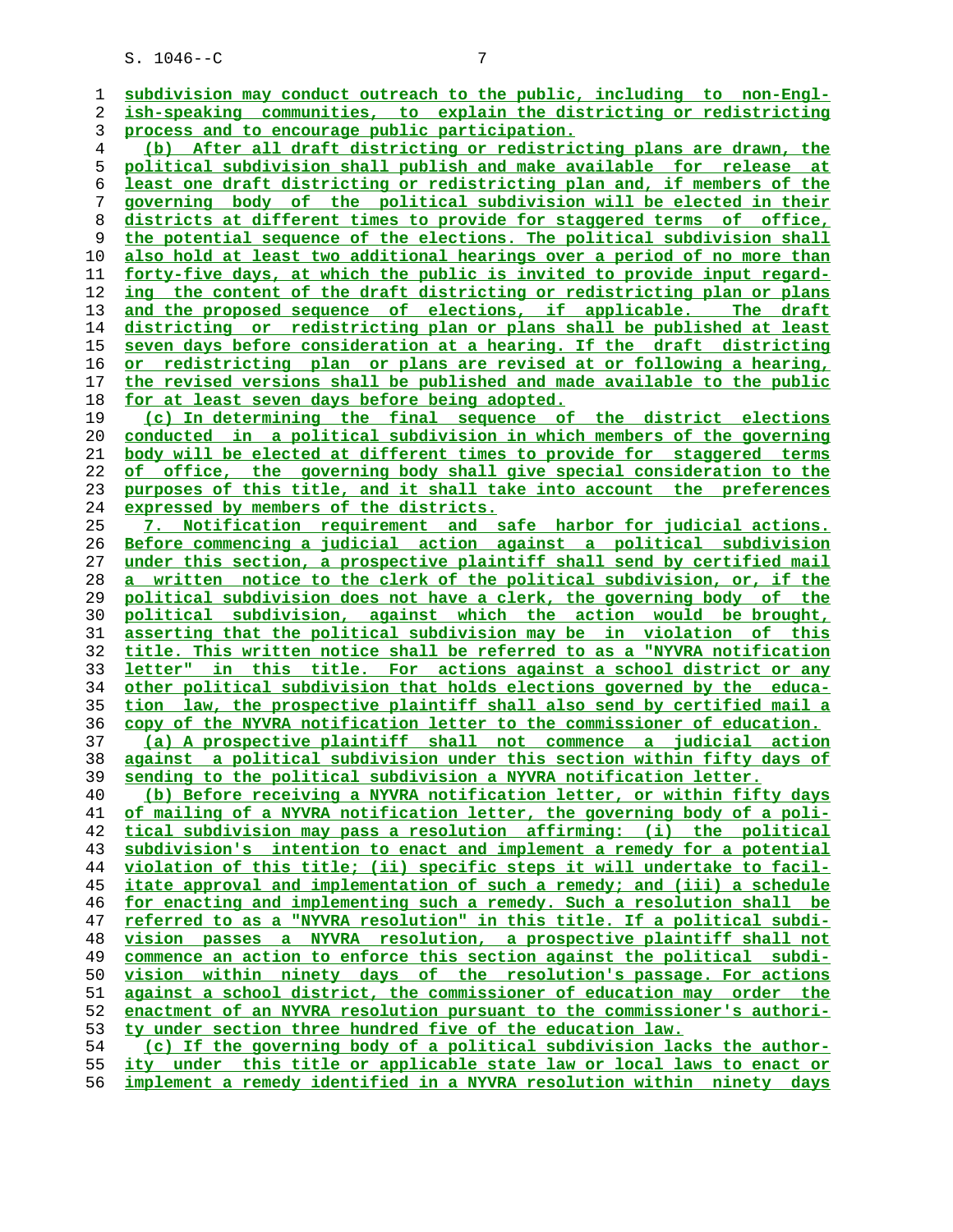| ı        | after the passage of the NYVRA resolution, or if the political subdivi-                                                                            |
|----------|----------------------------------------------------------------------------------------------------------------------------------------------------|
| 2        | sion is a covered entity as defined under section 17-212 of this title,                                                                            |
| 3        | the governing body of the political subdivision may undertake the steps                                                                            |
| 4        | in the following provisions upon passage of a NYVRA resol-<br>enumerated                                                                           |
| 5        | ution:                                                                                                                                             |
| 6        | (i) The governing body of the political subdivision may approve a                                                                                  |
| 7        | proposed remedy that complies with this title and submit such a proposed                                                                           |
| 8        | remedy to the preclearance commission. Such a submission shall be                                                                                  |
| 9        | <u>referred to as a "NYVRA proposal" in this title.</u>                                                                                            |
| 10       | (ii) Prior to passing a NYVRA proposal, the political subdivision                                                                                  |
| 11       | shall hold at least one public hearing, at which the public is invited                                                                             |
| 12       | to provide input regarding the NYVRA proposal. Before this hearing, the                                                                            |
| 13       | political subdivision may conduct outreach to the public, including to                                                                             |
| 14       | non-English-speaking communities, to encourage public participation.                                                                               |
| 15       | (iii) Within forty-five days of receipt of a NYVRA proposal, the civil                                                                             |
| 16       | rights bureau shall submit a report and recommendation to the preclear-                                                                            |
| 17       | ance commission as to whether the preclearance commission should grant                                                                             |
| 18       | or deny approval of the NYVRA proposal.                                                                                                            |
| 19       | (iv) Within sixty days of receipt of a NYVRA proposal, the preclear-                                                                               |
| 20       | ance commission shall either grant or deny approval of the NYVRA                                                                                   |
| 21       | <u>proposal.</u>                                                                                                                                   |
| 22       | (v) The preclearance commission shall only grant approval to the NYVRA                                                                             |
| 23       | proposal if it concludes that: (A) the political subdivision may be in                                                                             |
| 24       | violation of this title; (B) the NYVRA proposal would remedy any poten-                                                                            |
| 25       | tial violation of this title; (C) the NYVRA proposal is unlikely to                                                                                |
| 26       | violate the constitution or any federal law; (D) the NYVRA proposal will                                                                           |
| 27       | not diminish the ability of protected class members to participate in                                                                              |
| 28       | the political process and to elect their preferred candidates to office;                                                                           |
| 29       | and (E) implementation of the NYVRA proposal is feasible. The preclear-                                                                            |
| 30       | ance commission may grant approval to the NYVRA proposal notwithstanding                                                                           |
| 31       | any other provision of law, including any other state or local law.                                                                                |
| 32       | (vi) If the preclearance commission grants approval, the NYVRA                                                                                     |
| 33       | proposal shall be enacted and implemented immediately, notwithstanding                                                                             |
| 34       | any other provision of law, including any other state or local law. If                                                                             |
| 35       | the political subdivision is a covered entity as defined under section                                                                             |
| 36       | 17-212 of this title, there shall be no need for the political subdivi-                                                                            |
| 37       | sion to also obtain preclearance for the NYVRA proposal pursuant to such                                                                           |
| 38       | section.                                                                                                                                           |
| 39       | (vii) If the preclearance commission denies approval, the NYVRA                                                                                    |
| 40       | proposal shall not be enacted or implemented. The preclearance commis-                                                                             |
| 41       | sion shall interpose objections explaining its basis and may, in its                                                                               |
| 42       | discretion, indicate another NYVRA proposal for which it would grant                                                                               |
| 43       | approval.                                                                                                                                          |
| 44       | (viii) If the preclearance commission does not respond, the NYVRA                                                                                  |
| 45       | proposal shall not be enacted or implemented.                                                                                                      |
| 46       | (d) A political subdivision that has passed a NYVRA resolution may                                                                                 |
| 47       | enter into an agreement with a prospective plaintiff who sends a NYVRA                                                                             |
| 48       | notification letter providing that such a prospective plaintiff shall                                                                              |
| 49       | not commence an action to enforce this section against the political                                                                               |
| 50       | subdivision for an additional ninety days. This written agreement may be                                                                           |
| 51       | referred to as a "NYVRA extension agreement". The NYVRA extension agree-<br>ment shall include a requirement that either the political subdivision |
| 52       |                                                                                                                                                    |
| 53       | shall enact and implement a remedy that complies with this title or the<br>political subdivision shall pass a NYVRA proposal and submit it to the  |
| 54<br>55 | civil rights bureau.                                                                                                                               |
|          |                                                                                                                                                    |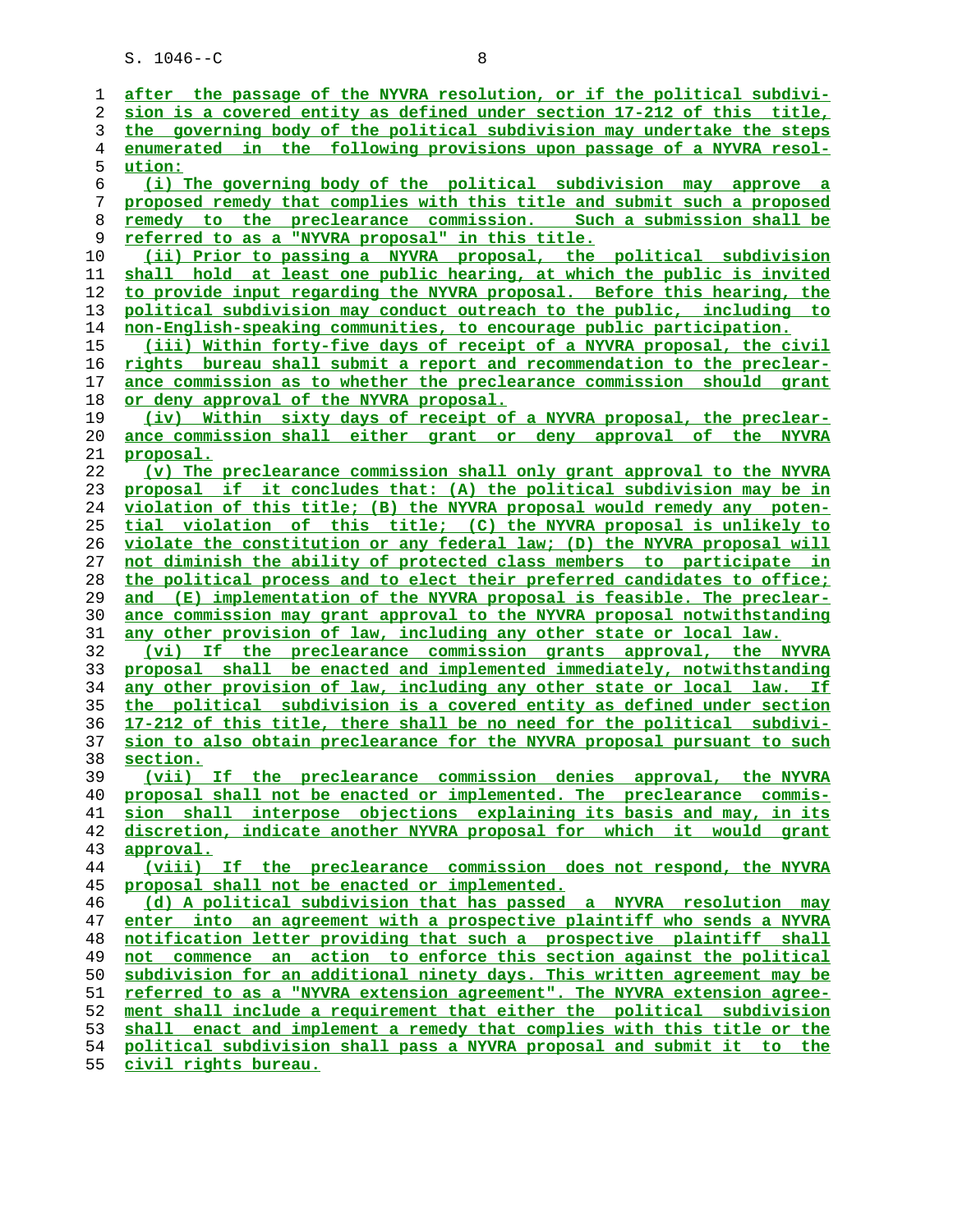**(e) If, pursuant to a process commenced by a NYVRA notification letter, a political subdivision enacts or implements a remedy or the civil rights bureau grants approval to a NYVRA proposal, a prospective plaintiff who sent the NYVRA notification letter may, within thirty days of the enactment or implementation of the remedy or approval of the NYVRA proposal, demand reimbursement for the cost of the work product generated to support the NYVRA notification letter. A prospective plain- tiff shall make the demand in writing and shall substantiate the demand with financial documentation, such as a detailed invoice for demography services or for the analysis of voting patterns in the political subdi- vision. A political subdivision may request additional documentation if the provided documentation is insufficient to corroborate the claimed costs. A political subdivision shall reimburse a prospective plaintiff for reasonable costs claimed, or in an amount to which the parties mutu- ally agree. The cumulative amount of reimbursements to all prospective plaintiffs, except for actions brought by the attorney general, shall not exceed forty-three thousand dollars, as adjusted annually to the consumer price index for all urban consumers, United States city aver- age, as published by the United States department of labor. To the extent a prospective plaintiff who sent the NYVRA notification letter and a political subdivision are unable to come to a mutual agreement, either party may file a declaratory judgment action to obtain a clarifi- cation of rights. (f) Notwithstanding the provisions of this subdivision, if the first day for designating petitions for a political subdivision's next regular election to select members of its governing board has begun or is sched- uled to begin within thirty days, or if a political subdivision is sche- duled to conduct any election within one hundred twenty days, a plain- tiff alleging any violation of this title may commence a judicial action against a political subdivision under this section, provided that the relief sought by such a plaintiff includes preliminary relief for that election. Prior to or concurrent with commencing such a judicial action, any such plaintiff shall also submit a NYVRA notification letter to the political subdivision. If a judicial action commenced under this provision is withdrawn or dismissed for mootness because the political subdivision has enacted or implemented a remedy or the civil rights bureau has granted approval of a NYVRA proposal pursuant to a process commenced by a NYVRA notification letter, any such plaintiff may only demand reimbursement pursuant to this subdivision. 8. Coalition claims permitted. Members of different protected classes may file an action jointly pursuant to this chapter if they demonstrate that the combined voting preferences of the multiple protected classes are polarized against the rest of the electorate. § 17-208. Assistance for language-minority groups. 1. Political subdi- visions required to provide language assistance. A board of elections or a political subdivision that administers elections shall provide language-related assistance in voting and elections to a language-minor- ity group in a political subdivision if, based on data from the American community survey, or data of comparable quality collected by a public office, that: (a) more than two percent of the citizens of voting age of a political subdivision are members of a single language-minority group and speak English "less than very well" according to the American community survey; (b) more than four thousand of the citizens of voting age of such**

**political subdivision are members of a single language-minority group**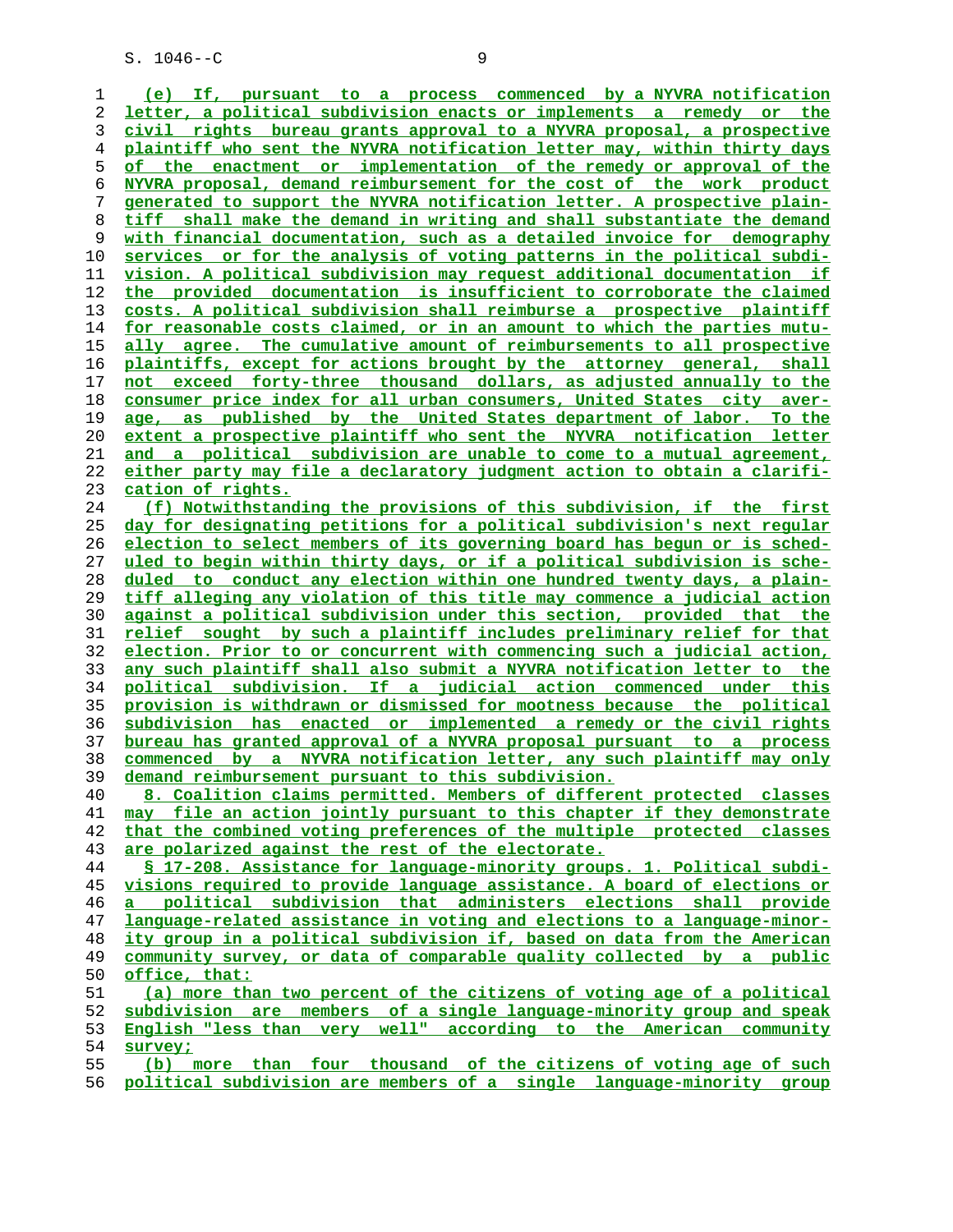| 1  | and speak English "less than very well" according to the American commu-                                                                     |
|----|----------------------------------------------------------------------------------------------------------------------------------------------|
| 2  | nity survey; or                                                                                                                              |
| 3  | (c) in the case of a political subdivision that contains all or any                                                                          |
| 4  | part of a Native American reservation, more than two percent of the                                                                          |
| 5  | Native American citizens of voting age within the Native American reser-                                                                     |
| 6  | vation are members of a single language-minority group and speak English                                                                     |
| 7  | "less than very well" according to the American community survey. For                                                                        |
| 8  | the purposes of this paragraph, "Native American" is defined to include                                                                      |
| 9  | any persons recognized by the United States census bureau or New York as                                                                     |
| 10 | <u> "American Indian" or "Alaska Native".</u>                                                                                                |
| 11 | 2. Language assistance to be provided. When it is determined that a                                                                          |
| 12 |                                                                                                                                              |
|    | board of elections or political subdivision shall provide language                                                                           |
| 13 | assistance to a particular minority group, such board of elections or<br>political subdivision shall provide voting materials in the covered |
| 14 |                                                                                                                                              |
| 15 | language of an equal quality of the corresponding English language mate-                                                                     |
| 16 | rials, including registration or voting notices, forms, instructions,                                                                        |
| 17 | assistance, or other materials or information relating to the electoral                                                                      |
| 18 | process, including ballots. Whenever any such board of elections or                                                                          |
| 19 | political subdivision provides any registration or voting notices,                                                                           |
| 20 | forms, instructions, assistance, or other materials or information                                                                           |
| 21 | relating to the electoral process, including ballots, in a covered poli-                                                                     |
| 22 | tical subdivision, it shall provide them in the language of the applica-                                                                     |
| 23 | ble minority group as well as in the English language, provided that                                                                         |
| 24 | where the language of the applicable minority group is oral or unwritten                                                                     |
| 25 | <u>or in the case of some American Indians, if the predominant language is</u>                                                               |
| 26 | historically unwritten, the board of elections or political subdivision                                                                      |
| 27 | is only required to furnish oral instructions, assistance, or other                                                                          |
| 28 | information relating to registration and voting.                                                                                             |
| 29 | 3. Action for declaratory judgment for English-only voting materials.                                                                        |
| 30 | A board of elections or political subdivision that shall provide                                                                             |
| 31 | language assistance to a particular minority group, which seeks to                                                                           |
| 32 | provide English-only materials may file an action against the state for                                                                      |
| 33 | a declaratory judgment permitting such provision. The court shall grant                                                                      |
| 34 | the requested relief if it finds that the determination was unreasonable                                                                     |
| 35 | <u>or an abuse of discretion.</u>                                                                                                            |
| 36 | 4. Standing. Any aggrieved persons, organization whose membership                                                                            |
| 37 | includes or is likely to include aggrieved persons, organization whose                                                                       |
| 38 | mission would be frustrated by a violation of this section, organization                                                                     |
| 39 | that would expend resources in order to fulfill its mission as a result                                                                      |
| 40 | of a violation of this section, or the attorney general may file an                                                                          |
| 41 | action pursuant to this section in the supreme court of the county in                                                                        |
| 42 | which the alleged violation of this section occurred.                                                                                        |
| 43 | § 17-210. Preclearance commission. 1. Preclearance commission. There                                                                         |
| 44 | is hereby established within the department of law, a preclearance                                                                           |
| 45 | commission. Such entity shall be responsible for making determinations                                                                       |
| 46 | on preclearance and other matters as enumerated under this title. Such                                                                       |
| 47 | determinations shall be based upon the provisions of this title and the                                                                      |
| 48 | recommendations of the civil rights bureau. This commission shall here-                                                                      |
| 49 | inafter be referred to as the "preclearance commission" or "commission"                                                                      |
| 50 | in this title. The commission shall operate and maintain a website for                                                                       |
| 51 | posting preclearance submissions and decisions to ensure that they are                                                                       |
| 52 | accessible to the public.                                                                                                                    |
| 53 | 2. Preclearance commission structure and membership. (a) The commis-                                                                         |
| 54 | sion shall consist of three members to be selected as set forth in this                                                                      |
| 55 | section and shall have and exercise the powers and duties set forth in                                                                       |
|    |                                                                                                                                              |

**this title.**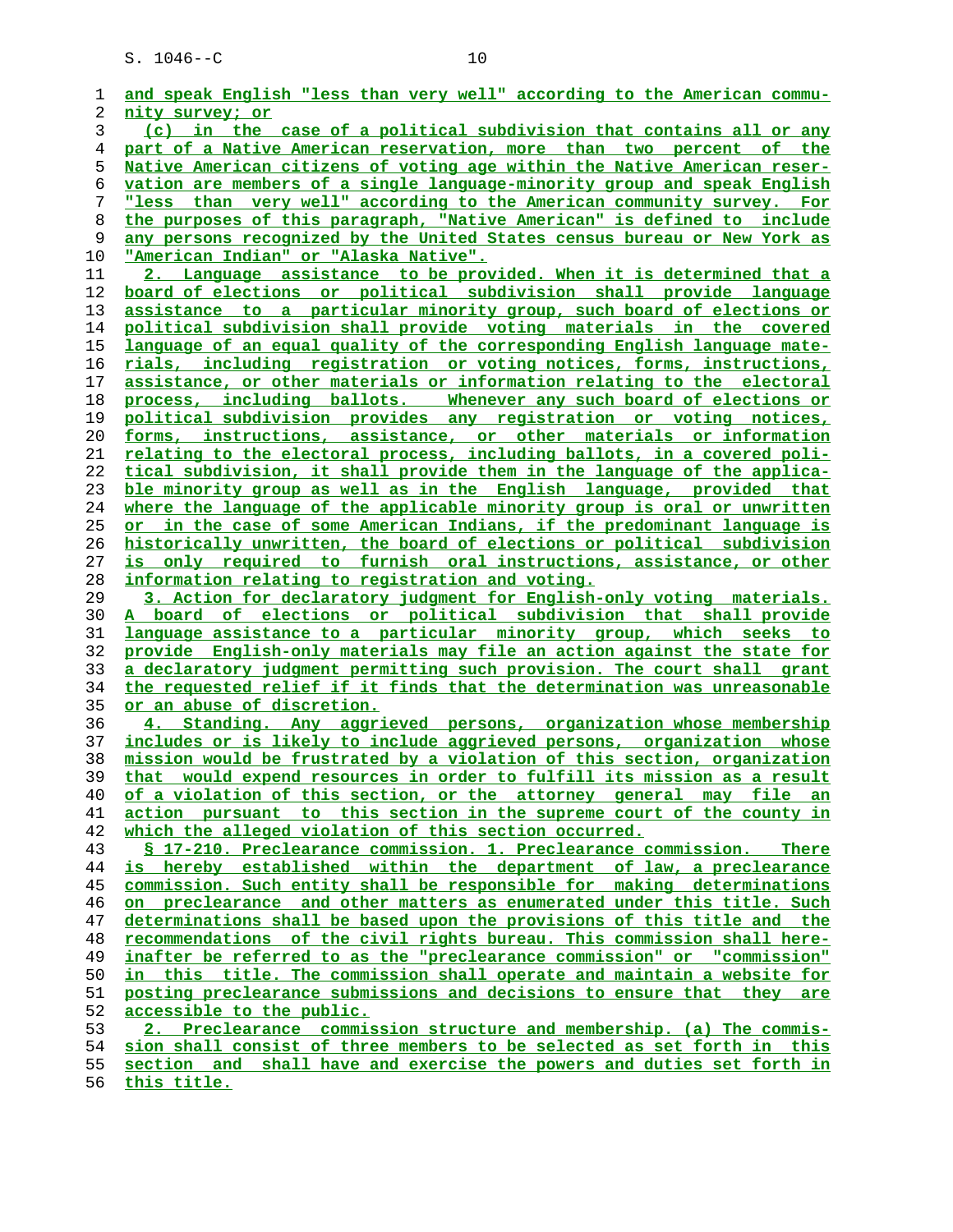| 1  | (b) The governor shall select one member, and the attorney general             |
|----|--------------------------------------------------------------------------------|
| 2  | shall select one member. Upon their selection both members shall therein       |
| 3  | jointly select one member to serve on such commission.                         |
| 4  | (c) To be eligible to serve as a member of the commission an individ-          |
| 5  | ual must:                                                                      |
| 6  | (i) be a resident of New York state;                                           |
| 7  | (ii) have demonstrated experience representing or working on behalf of         |
| 8  | members of protected classes, as defined in this title;                        |
| 9  | (iii) have experience working with members of protected classes, as            |
| 10 | defined in this title, in voting in elections in the state of New York,        |
| 11 | (d) No individual shall be eligible to serve as a member of the                |
| 12 | commission who:                                                                |
| 13 | (i) is currently serving in any elected governmental office or has             |
| 14 | within the last five years served in any elected governmental office;          |
| 15 | (ii) is currently serving on any board of elections; or                        |
| 16 | (iii) is currently holding any official position for a political               |
| 17 | party.                                                                         |
| 18 | (e) Members of the commission shall serve staggered terms. The first           |
| 19 | member shall be chosen by the attorney general and shall serve a term of       |
| 20 | five years, the second member shall be chosen by the governor and shall        |
| 21 | serve a term of four years and the third member chosen by the first two        |
| 22 | members shall serve a term of three years. All subsequent members of           |
| 23 | the commission shall be selected and appointed as described in this            |
| 24 | section and shall serve a term of five years, unless selected and              |
| 25 | appointed to complete a vacant term.                                           |
| 26 | (f) The commission by a majority vote shall elect a chairperson from           |
| 27 | among its members to preside over its meetings, other proceedings, and         |
| 28 | votes. The chairperson shall serve a one year term.                            |
| 29 | (g) A majority of the members of the commission, conferring in person,         |
| 30 | telephonically, by videoconference, or by other means as agreed by the         |
| 31 | commission, shall constitute a quorum, and the commission shall have the       |
| 32 | power to act by majority vote of the total number of members of the            |
| 33 | <u>commission without vacancy.</u>                                             |
| 34 | (h) Members of the commission shall be reimbursed for all reasonable           |
| 35 | and necessary expenses incurred in the performance of their duties.            |
| 36 | (i) Members of the commission may be removed for cause by majority             |
| 37 | vote of the commission for substantial neglect of duty, misconduct in          |
| 38 | <u>office, or inability to discharge the powers or duties of office, after</u> |
| 39 | written notice and opportunity for a reply.                                    |
| 40 | (j) Any vacancy occurring on the commission shall be filled within             |
| 41 | thirty days of its occurrence, by those who selected the member in such        |
| 42 | seat, to complete the vacant term.                                             |
| 43 | (k) Nothing in this article shall prevent a member from serving a              |
| 44 | second consecutive term unless such person has previously been removed         |
| 45 | for cause from said commission.                                                |
| 46 | § 17-212. Preclearance. 1. Preclearance. To ensure that the right to           |
| 47 | vote is not denied or abridged on account of race, color, or language-         |
| 48 | minority group, as a result of the enactment or implementation of a            |
| 49 | covered policy, as defined in subdivision two of this section, after the       |
| 50 | effective date of this section, the enactment or implementation of a           |
| 51 | covered policy by a covered entity, as defined in subdivision three of         |
| 52 | this section, shall be subject to preclearance by the civil rights             |
| 53 | bureau or by a designated court as set forth in this section.                  |
| 54 | 2. Covered policies. A "covered policy" shall include any new or modi-         |
| 55 | fied voting qualification, prerequisite to voting, law, ordinance, stan-       |
|    |                                                                                |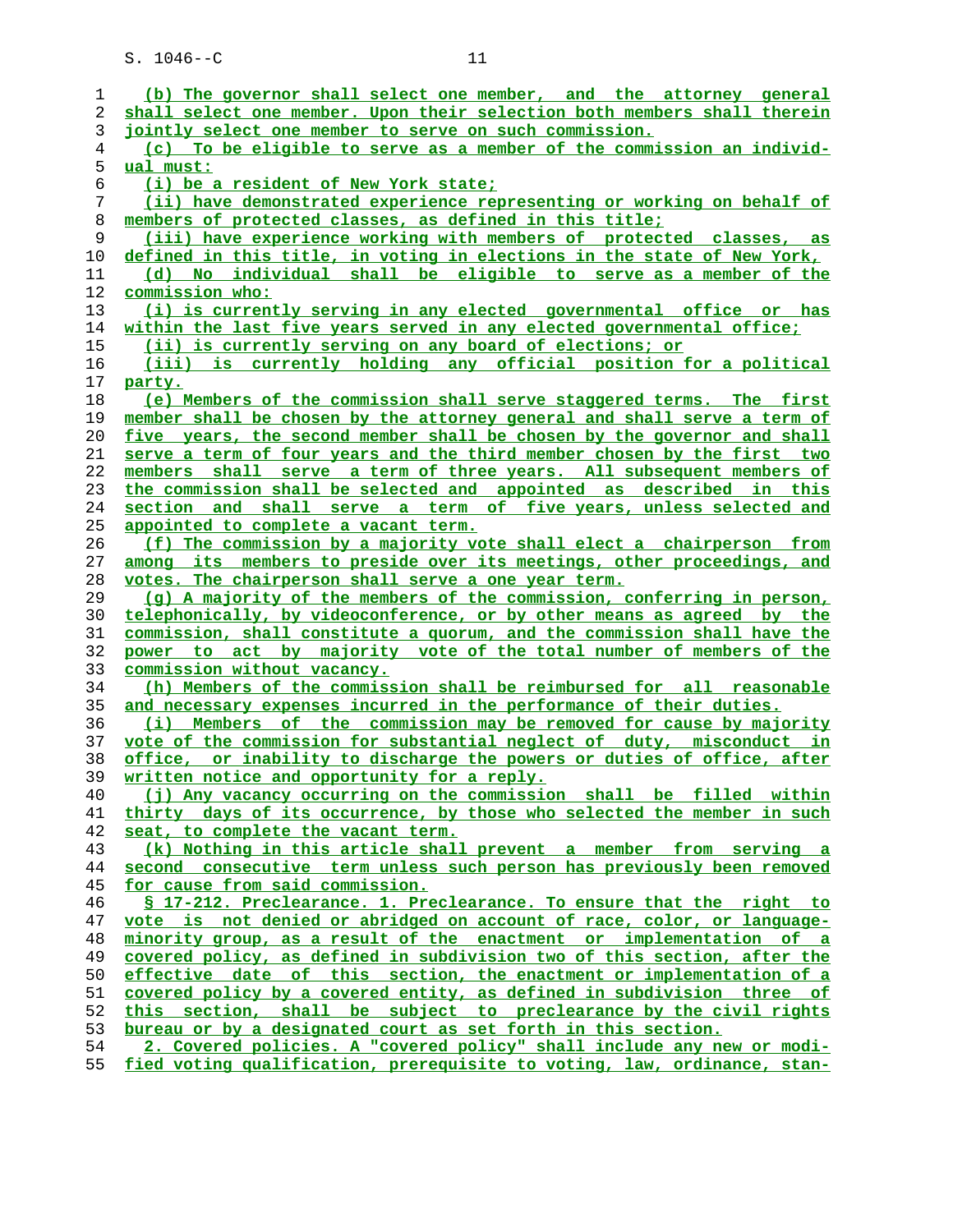| dard, practice, procedure, regulation, or policy concerning any of the<br>1                                                                                   |
|---------------------------------------------------------------------------------------------------------------------------------------------------------------|
| 2<br>following topics:                                                                                                                                        |
| 3<br>(a) Method of election;                                                                                                                                  |
| 4<br>(b) Form of government;                                                                                                                                  |
| 5<br>(c) Annexation of a political subdivision;                                                                                                               |
| (d) Incorporation of a political subdivision:<br>6                                                                                                            |
| 7<br>(e) Consolidation or division of political subdivisions;                                                                                                 |
| 8<br>(f) Removal of voters from enrollment lists or other list maintenance                                                                                    |
| 9<br><u>activities;</u>                                                                                                                                       |
| (q) Number, location, or hours of any election day or early voting<br>10                                                                                      |
| 11<br>poll site;                                                                                                                                              |
| 12<br>(h) Dates of elections and the election calendar, except with respect                                                                                   |
| 13<br>to special elections;                                                                                                                                   |
| 14<br>(i) Registration of voters;                                                                                                                             |
| (j) Assignment of election districts to election day or early voting<br>15                                                                                    |
| 16<br><u>poll sites;</u>                                                                                                                                      |
| (k) Assistance offered to members of a language-minority group; and<br>17                                                                                     |
| (1) The civil rights bureau may designate additional topics for inclu-<br>18                                                                                  |
| 19<br>sion in this list pursuant to a rule promulgated under the state admin-                                                                                 |
| istrative procedure act, if it determines that a new or modified voting<br>20                                                                                 |
| 21<br>qualification, prerequisite to voting, law, ordinance, standard, prac-                                                                                  |
| tice, procedure, regulation, or policy concerning such topics may have<br>22                                                                                  |
| 23<br>the effect of denying or abridging the right to vote on account of race,                                                                                |
| 24<br>color, or language-minority group.                                                                                                                      |
| 3. Covered entity. A "covered entity" shall include: (a) any political<br>25                                                                                  |
| 26<br>subdivision which, within the previous twenty-five years, has become                                                                                    |
| subject to a court order or government enforcement action based upon a<br>27                                                                                  |
| finding of any violation of this title, the federal voting rights act,<br>28                                                                                  |
| 29<br>the fifteenth amendment to the United States constitution, or a voting-                                                                                 |
| related violation of the fourteenth amendment to the United States<br>30                                                                                      |
| 31<br>constitution; (b) any political subdivision which, within the previous                                                                                  |
| 32<br>twenty-five years, has become subject to at least three court orders or                                                                                 |
| government enforcement actions based upon a finding of any violation of<br>33                                                                                 |
| any state or federal civil rights law or the fourteenth amendment to the<br>34                                                                                |
| 35<br>United States constitution concerning discrimination against members of                                                                                 |
| 36<br>a protected class; (c) any county in which, based on data provided by                                                                                   |
| 37<br>the division of criminal justice services, the combined misdemeanor and                                                                                 |
| 38<br><u>felony arrest rate of members of any protected class consisting of at</u><br>39                                                                      |
| least ten thousand citizens of voting age or whose members comprise at                                                                                        |
| 40<br>least ten percent of the citizen voting age population of the county,<br>41<br>exceeds the proportion that the protected class constitutes of the citi- |
| 42<br>zen voting age population of the county as a whole by at least twenty                                                                                   |
| 43<br>percent at any point within the previous ten years; or (d) any political                                                                                |
| 44<br>subdivision in which, based on data made available by the United States                                                                                 |
| 45<br>census, the dissimilarity index of any protected class consisting of at                                                                                 |
| least twenty-five thousand citizens of voting age or whose members<br>46                                                                                      |
| comprise at least ten percent of the citizen voting age population of<br>47                                                                                   |
| the political subdivision, is in excess of fifty with respect to non-<br>48                                                                                   |
| 49<br>Hispanic white citizens of voting age within the political subdivision                                                                                  |
| 50<br>at any point within the previous ten years. If any covered entity is a                                                                                  |
| 51<br>political subdivision in which a board of elections has been estab-                                                                                     |
| 52<br>lished, that board of elections shall also be deemed a covered entity.                                                                                  |
| any political subdivision in which a board of elections has been<br>53<br>Ιf                                                                                  |
| established contains a covered entity fully within its borders, that<br>54                                                                                    |
| political subdivision and that board of elections shall both be deemed a<br>55                                                                                |
|                                                                                                                                                               |
|                                                                                                                                                               |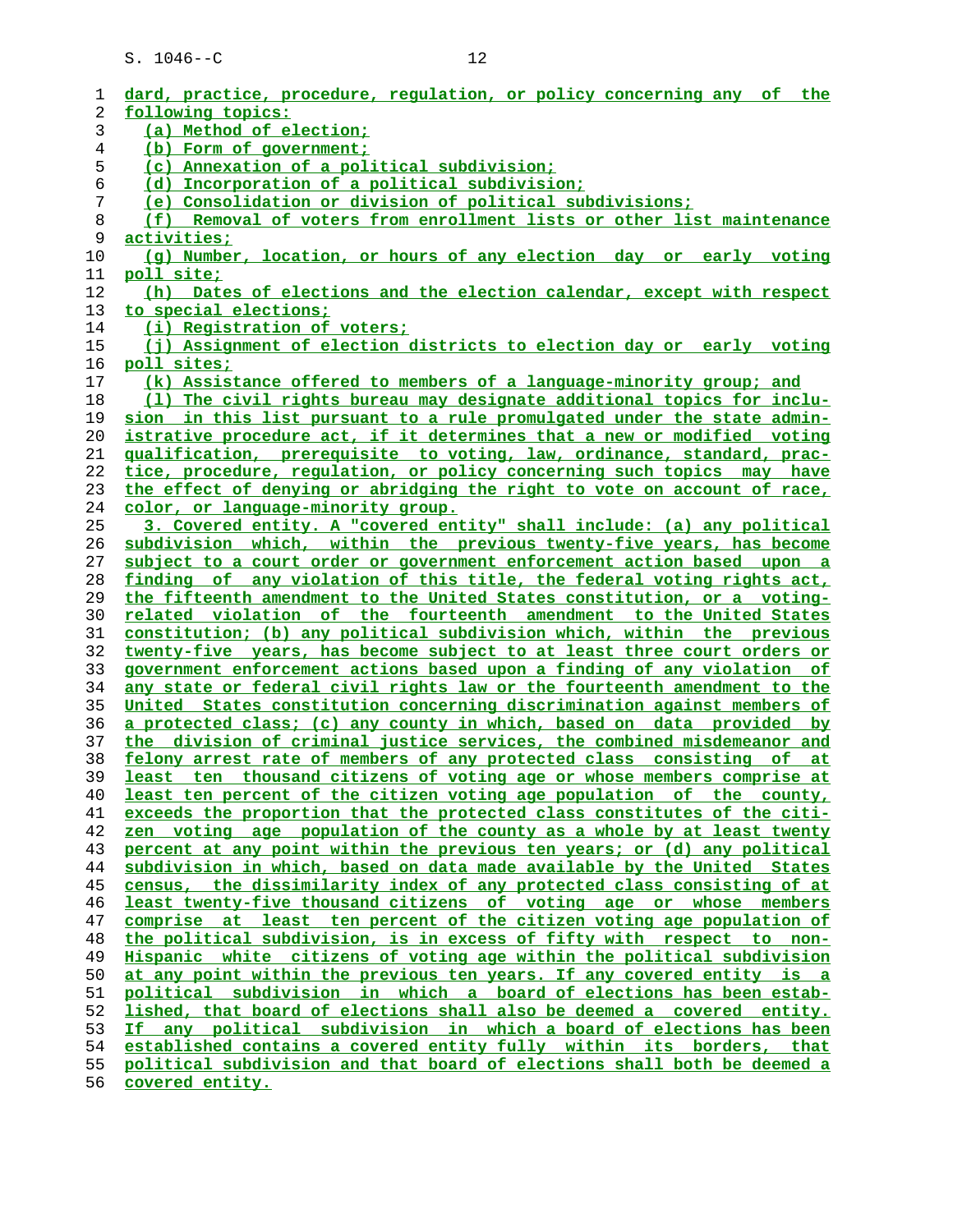**4. Preclearance by the attorney general and the preclearance commis- sion. A covered entity may obtain preclearance for a covered policy from the preclearance commission pursuant to the following process: (a) The covered entity shall submit the covered policy in writing to the preclearance commission and the civil rights bureau. If the covered entity is a county or city board of elections, it shall contemporaneous- ly provide a copy of the covered policy to the state board of elections. (b) Upon submission of a covered policy for preclearance, as soon as practicable but no later than within ten days, the commission shall publish the submission on its website. (c) After publication of a submission, there shall be an opportunity for members of the public to comment on the submission to the civil rights bureau within the time periods set forth below. To facilitate public comment, the commission shall provide an opportunity for members of the public to sign up to receive notifications or alerts regarding submission of a covered policy for preclearance. (d) Upon submission of a covered policy for preclearance, the civil rights bureau shall review the submission and shall, within the time periods set forth below, provide a report and recommendation to the commission, which shall include a recommendation as to whether, under this title, preclearance should be granted or denied to the covered policy. Such time period shall run concurrent with the time periods for public comment. The civil rights bureau may not submit its report and recommendation until the period for public comment is closed. The civil rights bureau may request more information from a jurisdiction submit- ting a covered policy at any time during its review to aid in developing its report and recommendation. The failure to timely comply with reason- able requests for more information may be grounds for the denial of preclearance. The civil rights bureau's reports and recommendation shall be posted publicly on the preclearance commission's website promptly after they are received by the commission. Provided, however, such communications between the civil rights bureau and the commission or its members other than the civil rights bureau's report and recommendation shall be exempt from public disclosure under article six of the public officers law. The civil rights bureau may instead opt to grant or deny preclearance directly without sending a recommendation to the commis- sion. (e) Upon receipt of the civil rights bureau's report and recommenda- tion regarding a covered policy submitted for preclearance, the preclearance commission shall review the covered policy, the civil rights bureau's report and recommendation, and any public comment, and shall, within the time periods set forth below, deny or grant preclear- ance. In determining whether to deny or grant preclearance, the commis- sion shall give deference to the civil rights bureau's recommendation under an "arbitrary and capricious" standard of review. In any determi- nation as to preclearance, the commission shall identify in writing whether it is approving or rejecting the civil rights bureau's recommen- dation. If the preclearance commission grants preclearance, it may, in its discretion, designate preclearance as "preliminary" in which case the commission may deny preclearance within sixty days following the receipt of submission of the covered policy. (i) The commission shall grant preclearance only if it determines, upon review of the civil rights bureau's recommendation, that the covered policy will not diminish the ability of protected class members to participate in the political process and to elect their preferred**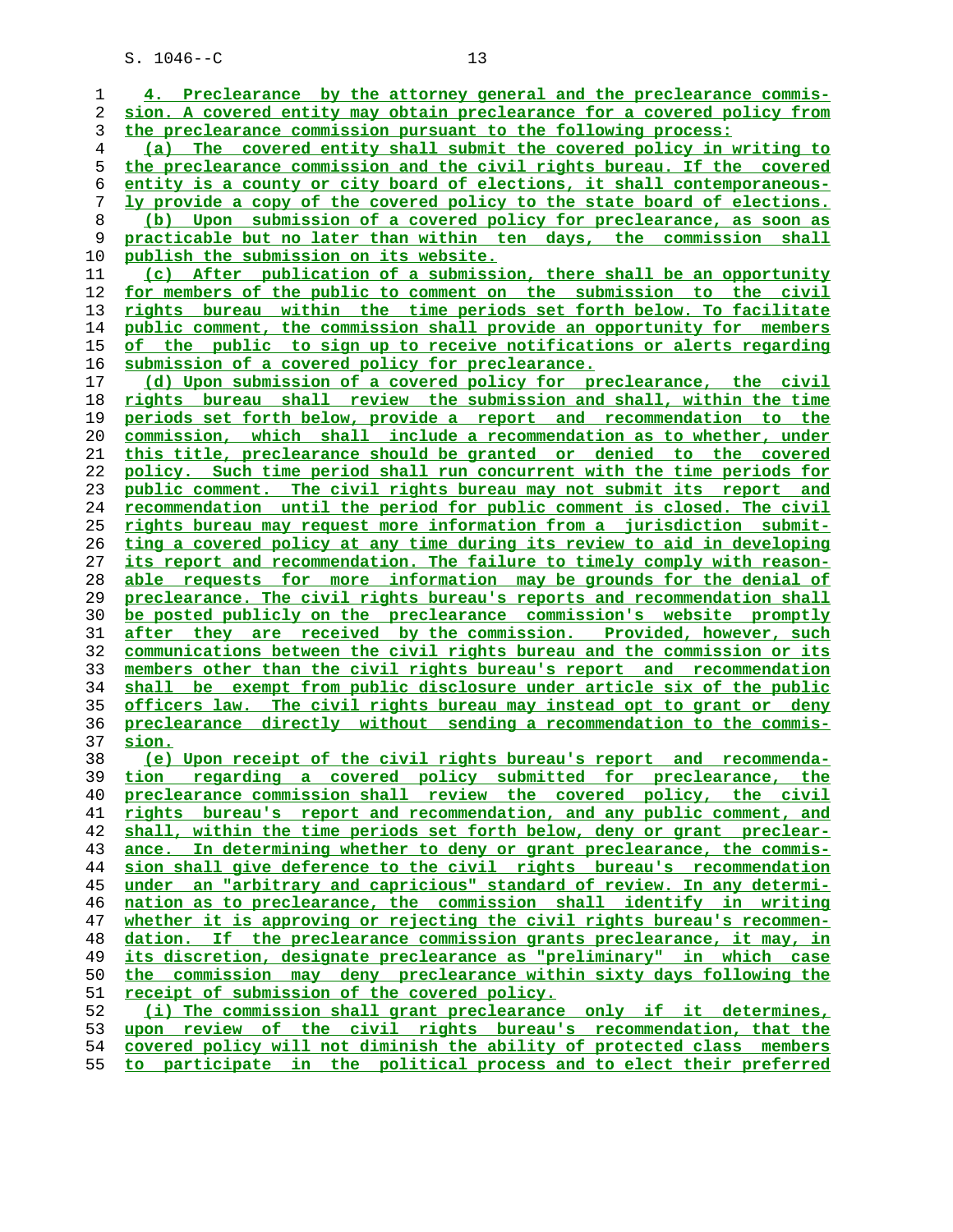| 1              | candidates to office. If the commission grants preclearance, the covered |
|----------------|--------------------------------------------------------------------------|
| 2              | entity may enact or implement the covered policy immediately.            |
| 3              | If the commission denies preclearance, the commission shall<br>(iii)     |
| $\overline{4}$ | interpose objections explaining its basis and the covered policy shall   |
| 5              | not be enacted or implemented.                                           |
| б              | (iii) If the commission fails to respond within the time for response    |
| 7              | as established in this section, the civil rights bureau's recommendation |
| 8              | on the covered policy shall govern.                                      |
| 9              | (iv) If the commission's membership falls below a quorum at any time,    |
| 10             | or during any time period that may elapse between the effective date of  |
|                | this section and the establishment of a quorum on the commission, the    |
| 11             |                                                                          |
| 12             | civil rights bureau's recommendation as to whether preclearance should   |
| 13             | be granted or denied shall have the force of final preclearance determi- |
| 14             | nation until the commission's quorum is established or restored.         |
| 15             | (f) The time periods for public comment, civil rights bureau review,     |
| 16             | and the decision of the commission to grant or deny preclearance on      |
| 17             | submission shall be as follows:                                          |
| 18             | (i) For any covered policy concerning the designation or selection of    |
| 19             | poll sites or the assignment of election districts to poll sites, wheth- |
| 20             | er for election day or early voting, the period for public comment shall |
| 21             | be five business days. The civil rights bureau shall submit its report   |
| 22             | and recommendation to the commission within ten days following the       |
| 23             | receipt of such submission and a single commissioner, assigned on a      |
| 24             | rotating basis, shall review the submission, the civil rights bureau's   |
| 25             | recommendation, and any public comment. Within five days such commis-    |
| 26             | sioner shall, either: (A) approve the civil rights bureau's recommenda-  |
| 27             | tion; or (B) refer the submission and the civil rights bureau's recom-   |
| 28             | mendation to the full commission for a determination as to whether       |
| 29             | preclearance shall be denied or granted.                                 |
| 30             | (ii) Upon a showing of good cause, the civil rights bureau may receive   |
| 31             | an extension of up to twenty days to submit its report and recommenda-   |
| 32             | tion to the commission. If the commissioner initially assigned refers    |
| 33             | the submission and the civil rights bureau's recommendation to the       |
| 34             | commission for a determination, the commission shall deny or grant       |
| 35             | preclearance within five days from the date of referral.                 |
| 36             | (iii) For any other covered policy, the period for public comment        |
| 37             | shall be ten business days, the civil rights bureau shall submit its     |
| 38             | report and recommendation to the commission within forty days, and a     |
| 39             | commissioner, assigned on a rotating basis, shall review the<br>single   |
| 40             | submission, the civil rights bureau's recommendation, and any public     |
| 41             | comment, and shall, within five days, either: (A) approve the civil      |
| 42             | rights bureau's recommendation; or (B) refer the submission and the      |
|                | civil rights bureau's recommendation to the commission for a determi-    |
| 43             |                                                                          |
| 44             | nation as to whether preclearance shall be denied or granted. If the     |
| 45             | commissioner initially assigned refers the submission and the civil      |
| 46             | rights bureau's recommendation to the commission for a determination,    |
| 47             | the commission shall deny or grant preclearance within ten days from the |
| 48             | date of referral. In consultation with the civil rights bureau, the      |
| 49             | commission may invoke up to two extensions of ninety days each.          |
| 50             | (iv) The civil rights bureau is hereby authorized to promulgate rules    |
| 51             | for an expedited, emergency preclearance process in the event of a       |
| 52             | covered policy occurring during or imminently preceding an election as a |
| 53             | result of any disaster within the meaning of section 3-108 of this chap- |
| 54             | ter or other exigent circumstances. Any preclearance granted under this  |
| 55             | provision shall be designated "preliminary" and the commission may deny  |
| 56             | preclearance within sixty days following receipt of the covered policy.  |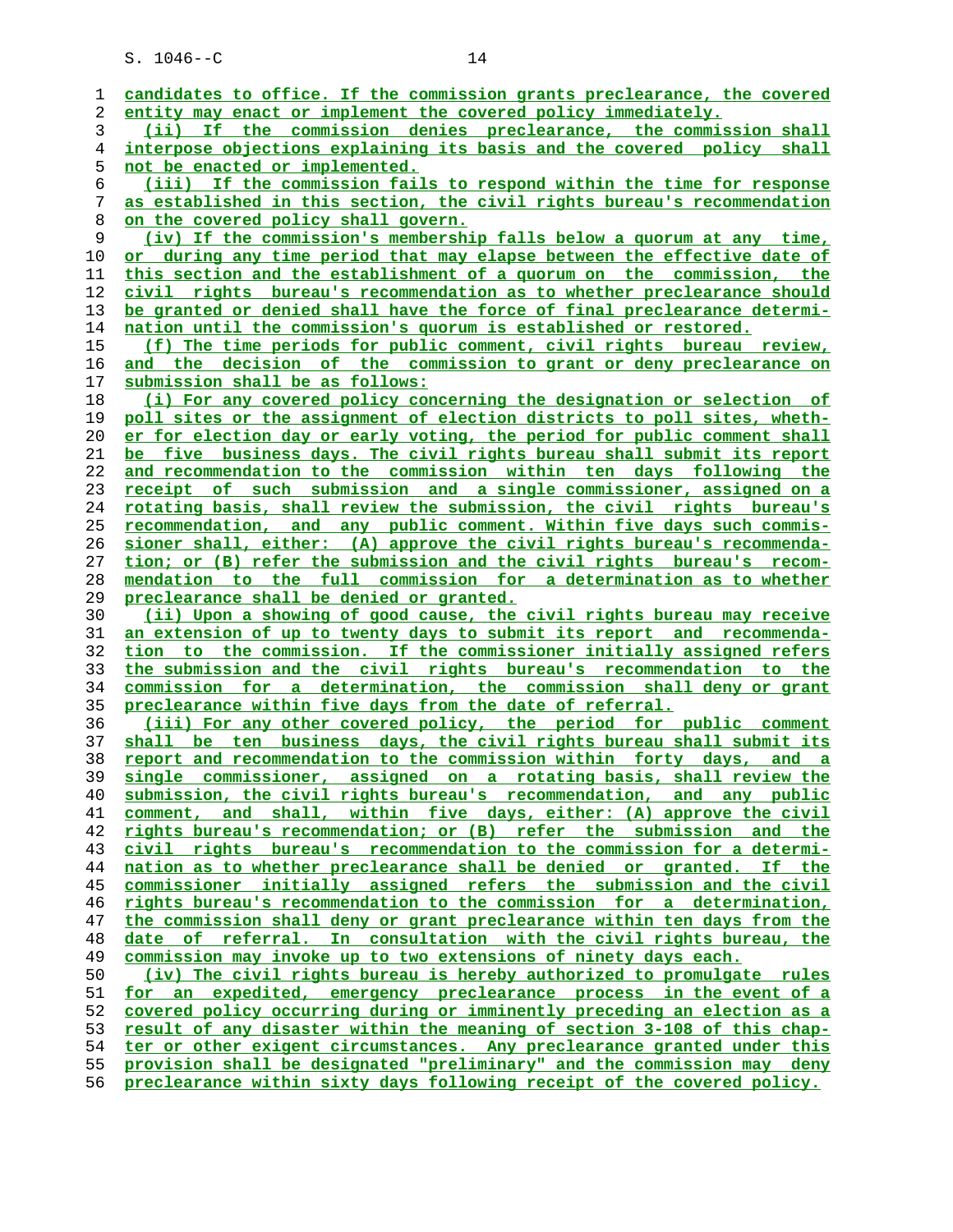| 1  | (q) Appeal of any denial by the preclearance commission may be heard     |
|----|--------------------------------------------------------------------------|
| 2  | in the supreme court for the county of New York or the county of Albany  |
| 3  | in a proceeding commenced against the commission, pursuant to article    |
| 4  | seventy-eight of the civil practice law and rules, from which appeal may |
| 5  | be taken according to the ordinary rules of appellate procedure. Due to  |
| 6  | the frequency and urgency of elections, actions brought pursuant to this |
| 7  | section shall be subject to expedited pretrial and trial proceedings and |
|    |                                                                          |
| 8  | <u>receive an automatic calendar preference on appeal.</u>               |
| 9  | 5. Preclearance by a designated court. A covered entity may obtain       |
| 10 | preclearance for a covered policy from a court pursuant to the following |
| 11 | process:                                                                 |
| 12 | (a) The covered entity shall submit the covered policy in writing to     |
| 13 | the following designated court in the judicial department within which   |
| 14 | the covered entity is located: (i) first judicial department: New York   |
|    |                                                                          |
| 15 | county; (ii) second judicial department: Westchester county; (iii)       |
| 16 | third judicial department: Albany county; and (iv) fourth judicial       |
| 17 | department: Erie county. If the covered entity is a county or city       |
| 18 | board of elections, it shall contemporaneously provide a copy of the     |
| 19 | covered policy to the state board of elections.                          |
| 20 | (b) The covered entity shall contemporaneously provide a copy of the     |
| 21 | covered policy to the civil rights bureau. The failure of the covered    |
| 22 | entity to provide a copy of the covered policy to the civil rights       |
|    |                                                                          |
| 23 | bureau will result in an automatic denial of preclearance.               |
| 24 | The court shall grant or deny preclearance within sixty days<br>(c)      |
| 25 | following the receipt of submission of the covered policy.               |
| 26 | (d) The court shall grant preclearance only if it determines that the    |
| 27 | covered policy will not diminish the ability of protected class members  |
| 28 | to participate in the political process and to elect their preferred     |
| 29 | candidates to office. If the court grants preclearance, the covered      |
| 30 | entity may enact or implement the covered policy immediately.            |
|    |                                                                          |
| 31 | (e) If the court denies preclearance, or fails to respond within sixty   |
| 32 | days, the covered policy shall not be enacted or implemented.            |
| 33 | (f) Appeal of any denial may be taken according to the ordinary rules    |
| 34 | of appellate procedure. Due to the frequency and urgency of elections,   |
| 35 | actions brought pursuant to this section shall be subject to expedited   |
| 36 | pretrial and trial proceedings and receive an automatic calendar prefer- |
| 37 | ence on appeal.                                                          |
| 38 | 6. Preclearance by public notice and comment. A covered entity may       |
| 39 | obtain preclearance for a covered policy through the use of a public     |
|    |                                                                          |
| 40 | notice and comment period pursuant to the following process:             |
| 41 | (a) Prior to enacting or seeking to administer any covered policies      |
| 42 | under subdivision two of this section the covered entity shall publish   |
| 43 | the proposed covered policy change on its official website, along with   |
| 44 | an explanation for how the change would not diminish the ability of      |
| 45 | protected class members to participate in the political process and to   |
| 46 | elect their preferred candidates to office, and publish general notice   |
| 47 | of opportunity for public comment on the proposed covered practice. The  |
| 48 | covered entity shall also publicize the notice through press releases    |
| 49 |                                                                          |
|    | and such other media. The covered entity shall notify the civil rights   |
| 50 | bureau and the preclearance commission of its intent to use the notice   |
| 51 | and comment process to preclear a proposed change.                       |
| 52 | (b) Such notice shall be made at least forty-five days in advance of     |
| 53 | the last date prescribed in the notice for public comment.               |
| 54 | (c) Public comment shall be accepted for a period of no fewer than       |
| 55 | thirty days. During this period, the covered entity shall afford inter-  |
| 56 | ested persons an opportunity to submit data, views, and arguments in     |
|    |                                                                          |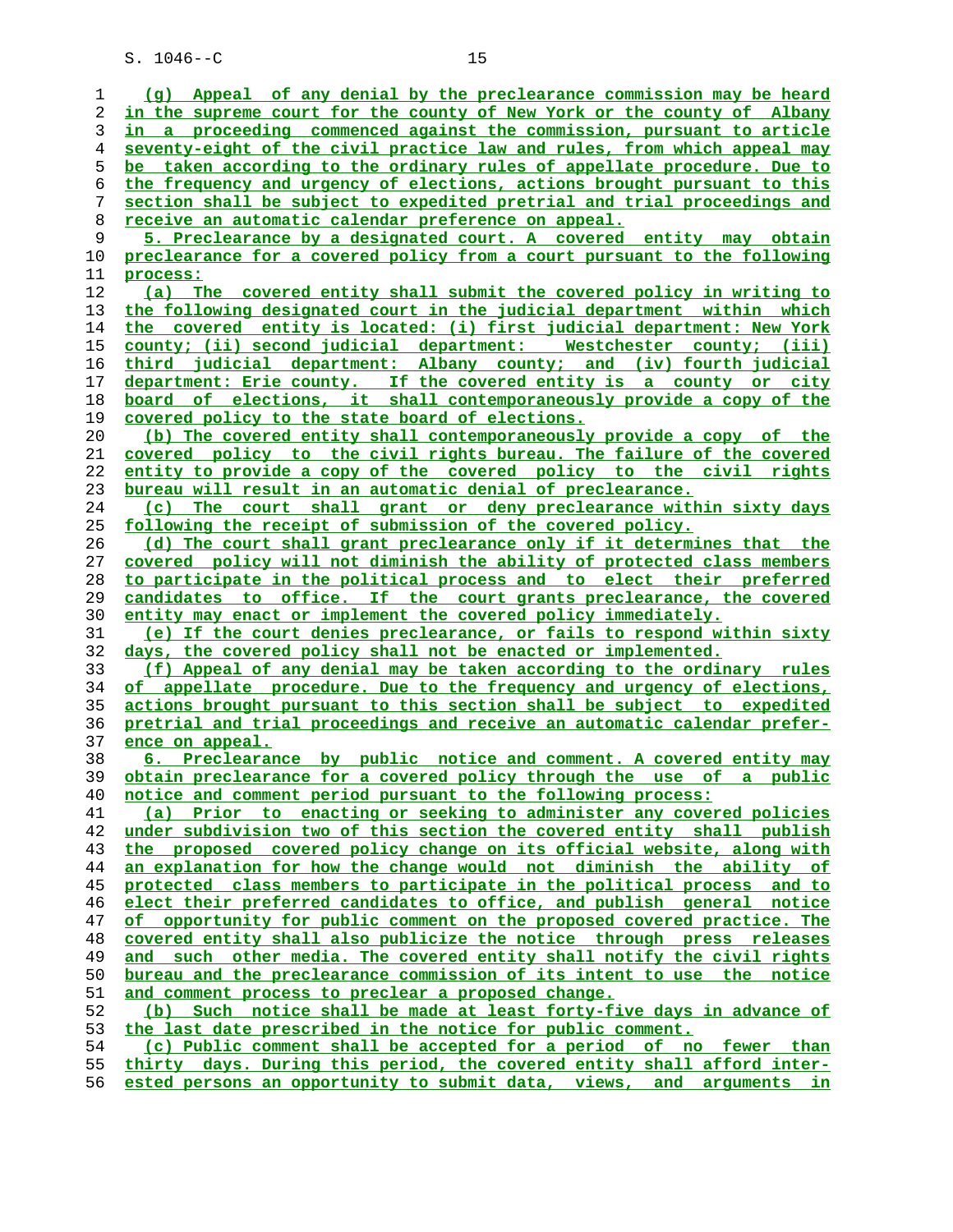**writing by mail, fax, or email, or through an online public comment portal on the official website for the locality if one has been estab- lished. (d) The covered entity shall conduct at least one public hearing during this period to receive public comment on the proposed covered practice. (e) The covered entity may make changes to the proposed covered prac- tice in response to public comment received. In doing so, the revised covered practice shall be published and public comment shall be accepted in accordance with this subsection, except the public comment period shall be no fewer than fifteen days. (f) Following the public comment period or periods prescribed, the covered entity shall publish the final covered practice, which shall include a plain English description of the practice and the text of an ordinance if applicable, giving effect to the practice, maps of proposed boundary changes, or other relevant materials, and notice that the covered practice will take effect in thirty days. (g) During this thirty-day waiting period, any person who will be subject to, or affected by, the covered practice may challenge, in the supreme court of the locality where the covered practice is to be imple- mented, the covered practice as having the purpose or effect of dimin- ishing the ability of protected class members to participate in the political process and to elect their preferred candidates to office. (h) The preclearance commission or the civil rights bureau may assert jurisdiction over the proposed change upon receiving notice of the covered entity's intent to use the notice and comment process any time before the close of the public comment period. A single member may assert jurisdiction. 7. Failure to seek or obtain preclearance. If any covered entity enacts or implements a covered policy without seeking preclearance pursuant to this section, or enacts or implements a covered policy notwithstanding the denial of preclearance, either the civil rights bureau or any other party with standing to bring an action under this title may bring an action to enjoin the covered policy and to seek sanc- tions against the political subdivision and officials in violation. 8. Lookback review. (a) For a period of one hundred eighty days begin- ning on the effective date of this section, the commission or the civil rights bureau may, in its discretion, initiate a lookback review in which it may deny clearance to certain covered policies that had been previously enacted by covered jurisdictions. (b) The commission or civil rights bureau may only initiate a lookback review of covered policies that were enacted or implemented by a covered jurisdiction on or after the date on which this title takes effect and prior to the effective date of this section. (c) In order to initiate a lookback review, the commission or civil rights bureau must provide notice to a covered entity of its decision to review a covered policy enacted or implemented by that covered entity. Upon receipt of such notice, the covered entity shall submit the covered policy in writing to the preclearance commission or civil rights bureau within thirty days. (d) Upon receipt of a covered policy for lookback review, the commis- sion or civil rights bureau shall publish the submission on its website. The schedule and procedures for receiving public comment and evaluating a submission through lookback review shall reflect the schedule and procedures provided by paragraph (f) of subdivision four of this**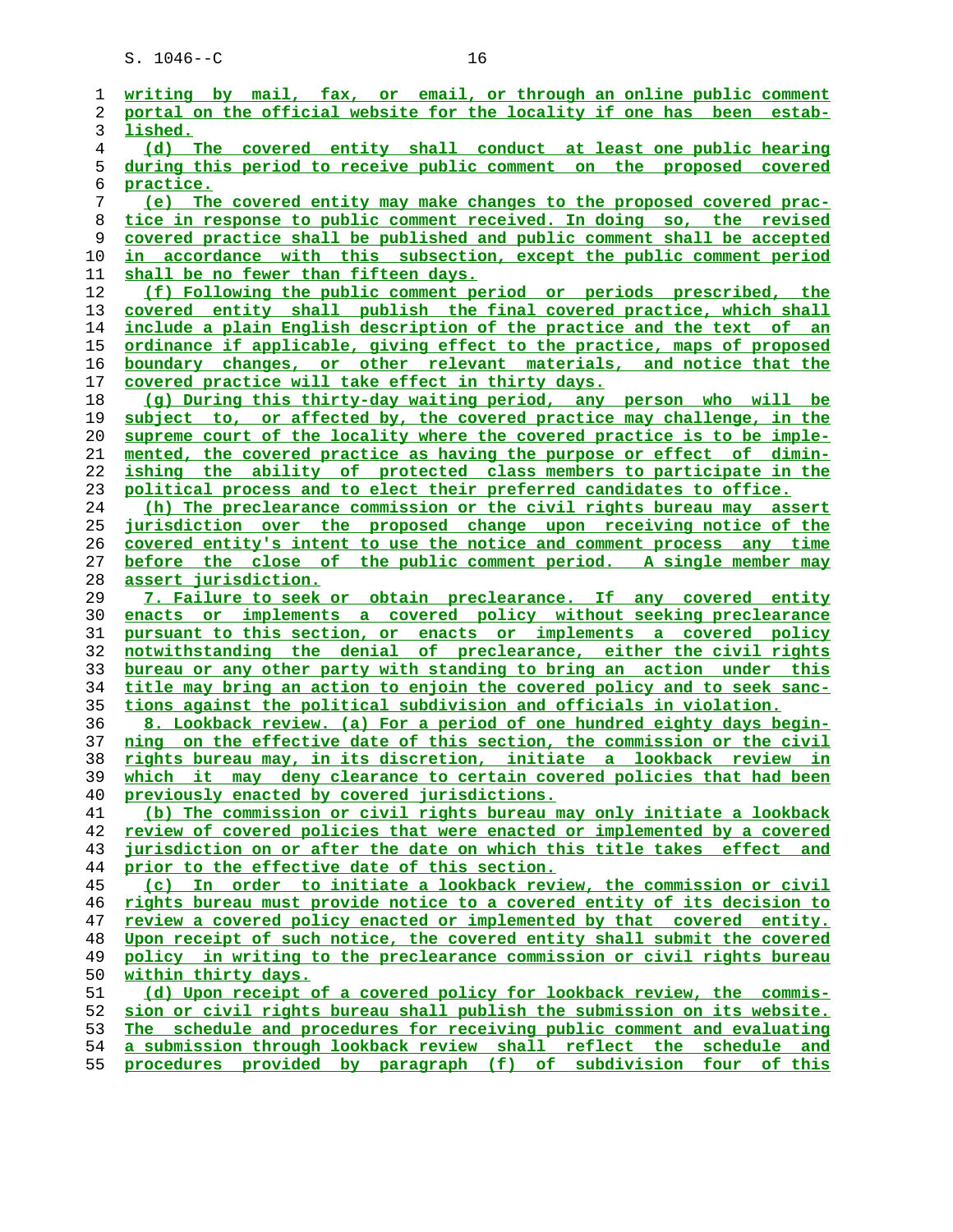| ı  | section, based on the type of policy that is the subject of the          |
|----|--------------------------------------------------------------------------|
| 2  | submission.                                                              |
| 3  | 9. Rules and requlations. The civil rights bureau may promulgate such    |
| 4  | rules and regulations pursuant to the state administrative procedure act |
| 5  | as are necessary to effectuate the purposes of this section.             |
| 6  | § 17-214. Right of action against voter intimidation, deception or       |
| 7  | obstruction. 1. (a) No person, whether acting under color of law or      |
| 8  | otherwise, may engage in acts of intimidation, deception, or obstruction |
| 9  | that affects the right of voters to access the elective franchise.       |
| 10 | (b) A violation of this subdivision shall be:                            |
| 11 | (i) established if a person uses or threatens to use any force,          |
| 12 | violence, restraint, abduction or duress, or inflicts or threatens to    |
| 13 | inflict any injury, damage, harm or loss, or in any other manner prac-   |
| 14 | tices intimidation that causes or will reasonably have the effect of     |
| 15 | causing any person to vote or refrain from voting in general or for or   |
| 16 | against any particular person or for or against any proposition submit-  |
| 17 | ted to voters at such election; to place or refrain from placing their   |
| 18 | name upon a registry of voters; or to request or refrain from requesting |
| 19 | an absentee ballot; or                                                   |
| 20 | (ii) established if a person knowingly uses any deceptive or fraudu-     |
| 21 | lent device, contrivance or communication, that impedes, prevents or     |
| 22 | otherwise interferes with the free exercise of the elective franchise by |
| 23 | any person, or that causes or will reasonably have the effect of causing |
| 24 | any person to vote or refrain from voting in general or for or against   |
| 25 | any particular person or for or against any proposition submitted to     |
| 26 | voters at such election; to place or refrain from placing their name     |
| 27 | upon a registry of voters; or to request or refrain from requesting an   |
| 28 | absentee ballot; or                                                      |
| 29 | (iii) established if a person obstructs, impedes, or otherwise inter-    |
| 30 | feres with access to any polling place or elections office, or           |
| 31 | obstructs, impedes, or otherwise interferes with any voter in any manner |
| 32 | that causes or will reasonably have the effect of causing any delay in   |
| 33 | voting or the voting process, including the canvassing and tabulation of |
| 34 | <u>ballots.</u>                                                          |
| 35 | 2. Standing. Any aggrieved persons, organization whose membership        |
| 36 | includes or is likely to include aggrieved persons, organization whose   |
| 37 | mission would be frustrated by a violation of this section, organization |
| 38 | that would expend resources in order to fulfill its mission as a result  |
| 39 | of a violation of this section, or the attorney general may file an      |
| 40 | action pursuant to this section in the supreme court of the county in    |
| 41 | which the alleged violation of this section occurred.                    |
| 42 | 3. Remedies. Upon a finding of a violation of any provision of this      |
| 43 | section, the court shall implement appropriate remedies that are         |
| 44 | tailored to remedy the violation, including but not limited to providing |
| 45 | for additional time to cast a ballot that may be counted in the election |
| 46 | at issue. This title gives the court authority to implement remedies     |
| 47 | notwithstanding any other provision of state or local law, including any |
| 48 | other state or local law. Any party who shall violate any of the         |
| 49 | provisions of the foregoing section or who shall aid the violation of    |
| 50 | any of said provisions shall be liable to any prevailing plaintiff party |
| 51 | for damages, including nominal damages for any violation, and compensa-  |
| 52 | tory or punitive damages for any intentional violation.                  |
| 53 | \$ 17-216. Authority to issue subpoenas. In any action or investigation  |
| 54 | to enforce any provision of this title, the attorney general shall have  |
| 55 | the authority to take proof and determine relevant facts and to issue    |
|    |                                                                          |

**subpoenas in accordance with the civil practice law and rules.**